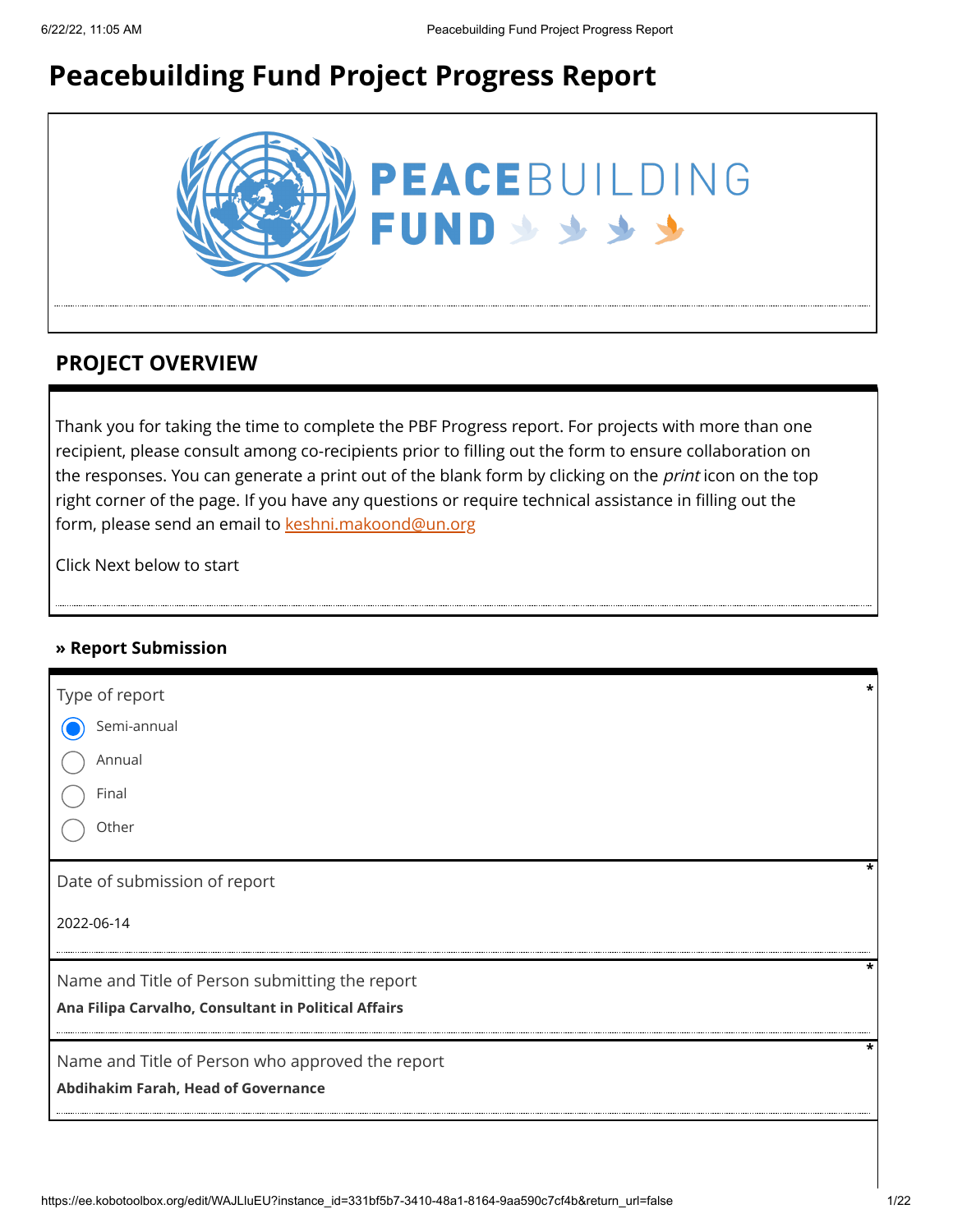| Have all fund recipients for this project contributed to the report?                                                                                                             | $\star$ |
|----------------------------------------------------------------------------------------------------------------------------------------------------------------------------------|---------|
| yes                                                                                                                                                                              |         |
| no                                                                                                                                                                               |         |
| Did PBF Secretariat review the report?                                                                                                                                           | *       |
| If there is no PBF secretariat in country, please select "Not applicable". If there is a PBF secretariat, you should normally ensure that they<br>have an opportunity to review. |         |
| yes                                                                                                                                                                              |         |
| no                                                                                                                                                                               |         |
| Not Applicable                                                                                                                                                                   |         |

### **» Project Information and Geographical Scope**

| Is this a cross-border project?   |                                                                           |                                 |
|-----------------------------------|---------------------------------------------------------------------------|---------------------------------|
| no<br>yes                         |                                                                           |                                 |
|                                   | Please select the geographical region in which the project is implemented |                                 |
| Asia and the Pacific              | Central & Southern Africa                                                 | East Africa                     |
| Europe and Central Asia           | Global                                                                    | Latin America and the Carribean |
| Middle East and North Africa      | West Africa                                                               |                                 |
| Country of project implementation |                                                                           |                                 |
| Benin                             | Burkina Faso                                                              | Cote D'Ivoire                   |
| Gambia                            | Guinea                                                                    | Guinea-Bissau                   |
| Liberia                           | Mali                                                                      | Mauritania                      |
| Niger                             | Nigeria                                                                   | Senegal                         |
| Sierra Leone                      | Togo                                                                      | Other, Specify                  |
|                                   |                                                                           |                                 |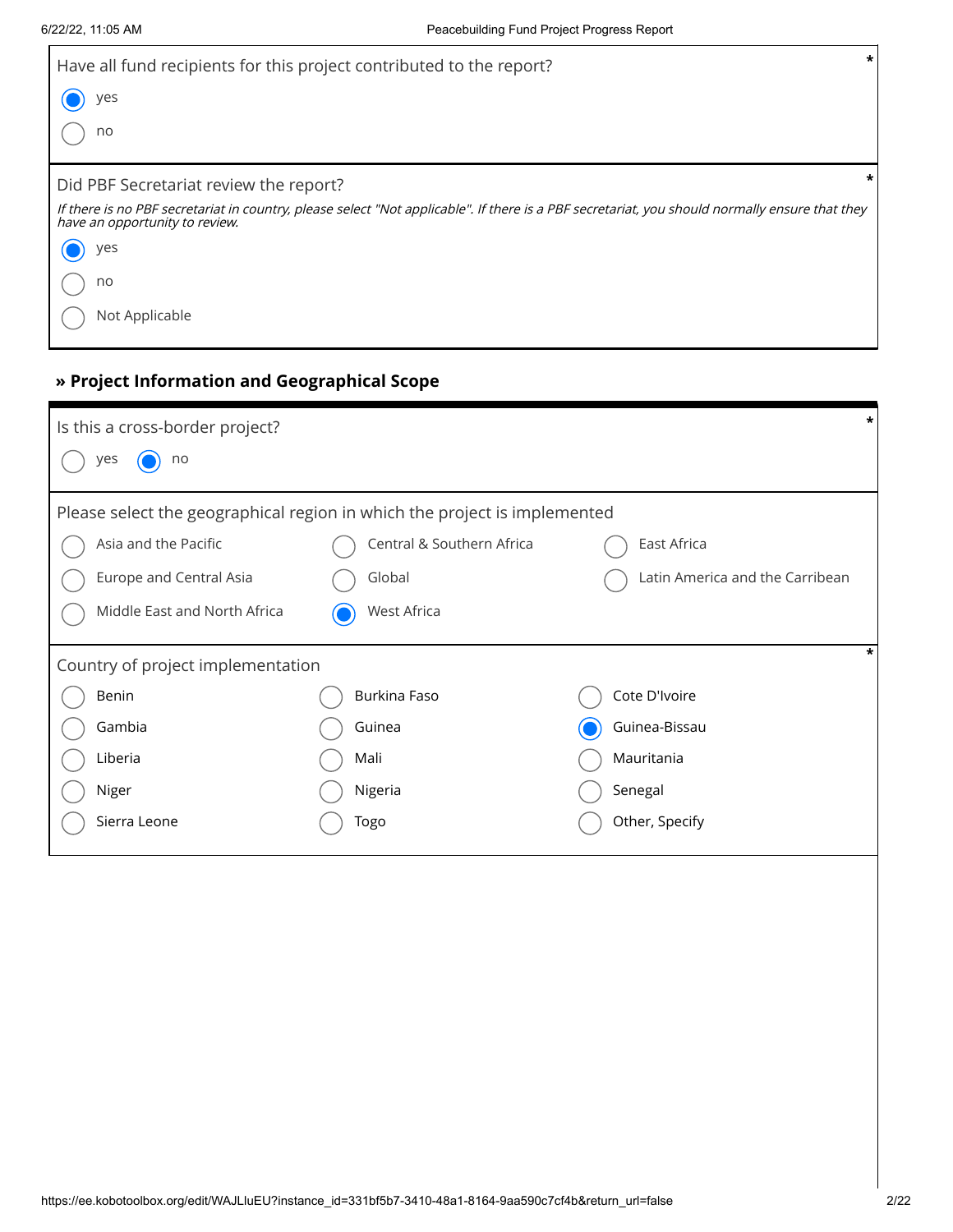| *<br>Project Title                                                                                                                                              |
|-----------------------------------------------------------------------------------------------------------------------------------------------------------------|
| 00130107: Creating safe and empowering public spaces with women to mitigate climate-security risks and sustain<br>peace in Guinea-Bissau                        |
| 00129698: Enhancing the human rights protection system in Guinea-Bissau                                                                                         |
| 00129743: Inclusive Peaceful Land Management in OIO, CACHEU and BIOMBO regions                                                                                  |
| 00125914: No landa Djuntu- Drawing the pathway together: new leadership for meaningful participation, peace and<br>stability in Guinea Bissau                   |
| 00119912: Political Stabilization and Reform through Confidence Building and Inclusive Dialogue                                                                 |
| 00119443: Secretariat Project: Support to project coordination and monitoring of the United Nations Peacebuilding<br>Fund (PBF) Projects in Guinea-Bissau       |
| 00119444: Strengthening the justice and security sector response to drug trafficking and transnational organized<br>crime to reduce insecurity in Guinea-Bissau |
| Other, Specify                                                                                                                                                  |
| *<br><b>Project Start Date</b>                                                                                                                                  |
| 2020-01-30                                                                                                                                                      |
|                                                                                                                                                                 |
| Project end Date                                                                                                                                                |
| 2022-07-31                                                                                                                                                      |
|                                                                                                                                                                 |
| Has this project received an extension?                                                                                                                         |
| YES, Cost Extension                                                                                                                                             |
| YES, No Cost Extension                                                                                                                                          |
| YES, Both Cost and No Cost extensions                                                                                                                           |
| NO, No Extensions                                                                                                                                               |
| *<br>Will this project be requesting an extension?                                                                                                              |
| YES, Cost Extension                                                                                                                                             |
| YES, No Cost Extension                                                                                                                                          |
| YES, Both Cost and No Cost extensions                                                                                                                           |
| NO, No Extensions                                                                                                                                               |
| *<br>Is funding disbursed either into a national or regional trust fund                                                                                         |
| yes                                                                                                                                                             |
| no                                                                                                                                                              |

# **Recipients**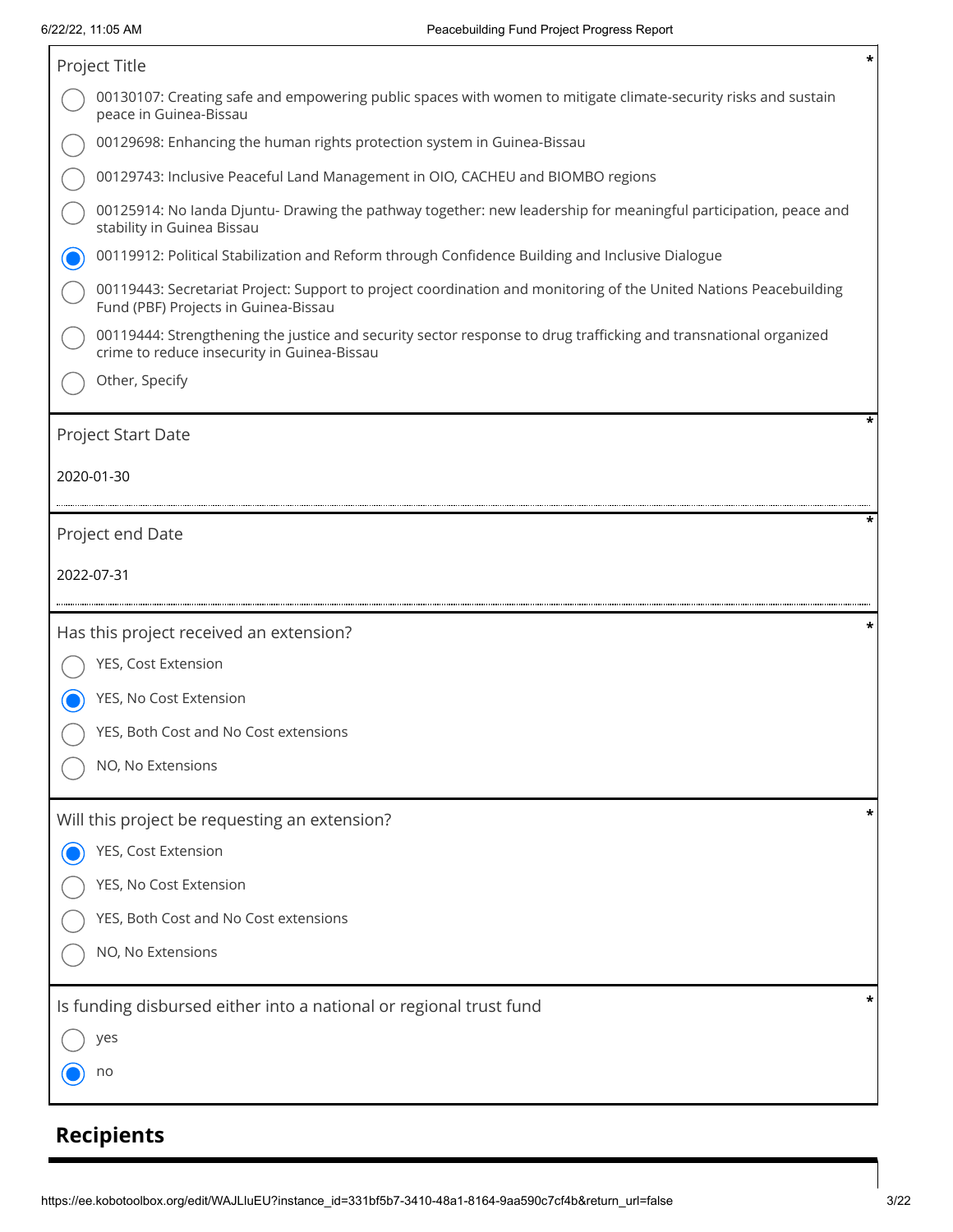$\overline{\phantom{a}}$ 

| *<br>Is the lead recipient a UN agency or a non UN entity?                                           |
|------------------------------------------------------------------------------------------------------|
| UN entity                                                                                            |
| Non-UN Entity                                                                                        |
| Please select the lead recipient                                                                     |
| UNDP: United Nations Development Programme<br>IOM: International Organization for Migration          |
| <b>UNICEF: United Nations Children's Fund</b>                                                        |
| OHCHR: Office of the United Nations High Commissioner for Human Rights                               |
| UNWOMEN: United Nations Entity for Gender Equality and the Empowerment of Women                      |
| <b>UNFPA: United Nations Population Fund</b><br>UNHCR: United Nations High Commissioner for Refugees |
| WFP: World Food Programme<br>FAO: Food and Agriculture Organization                                  |
| <b>UNHABITAT: United Nations Human Settlements Programme</b>                                         |
| UNESCO: United Nations Educational, Scientific and Cultural Organization                             |
| ILO: International Labour Organization<br><b>UNEP: United Nations Environment Programme</b>          |
| PAHO/WHO<br>WHO: World Health Organization                                                           |
| UNCDF: United Nations Capital Development Fund<br>UNODC: United Nations Office on Drugs and Crime    |
| UNOPS: United Nations Office for Project Services                                                    |
| ITC: International Trade Centre<br>UNIDO: United Nations Industrial Development Organization         |
| <b>UNDPO</b><br>Other, Specify                                                                       |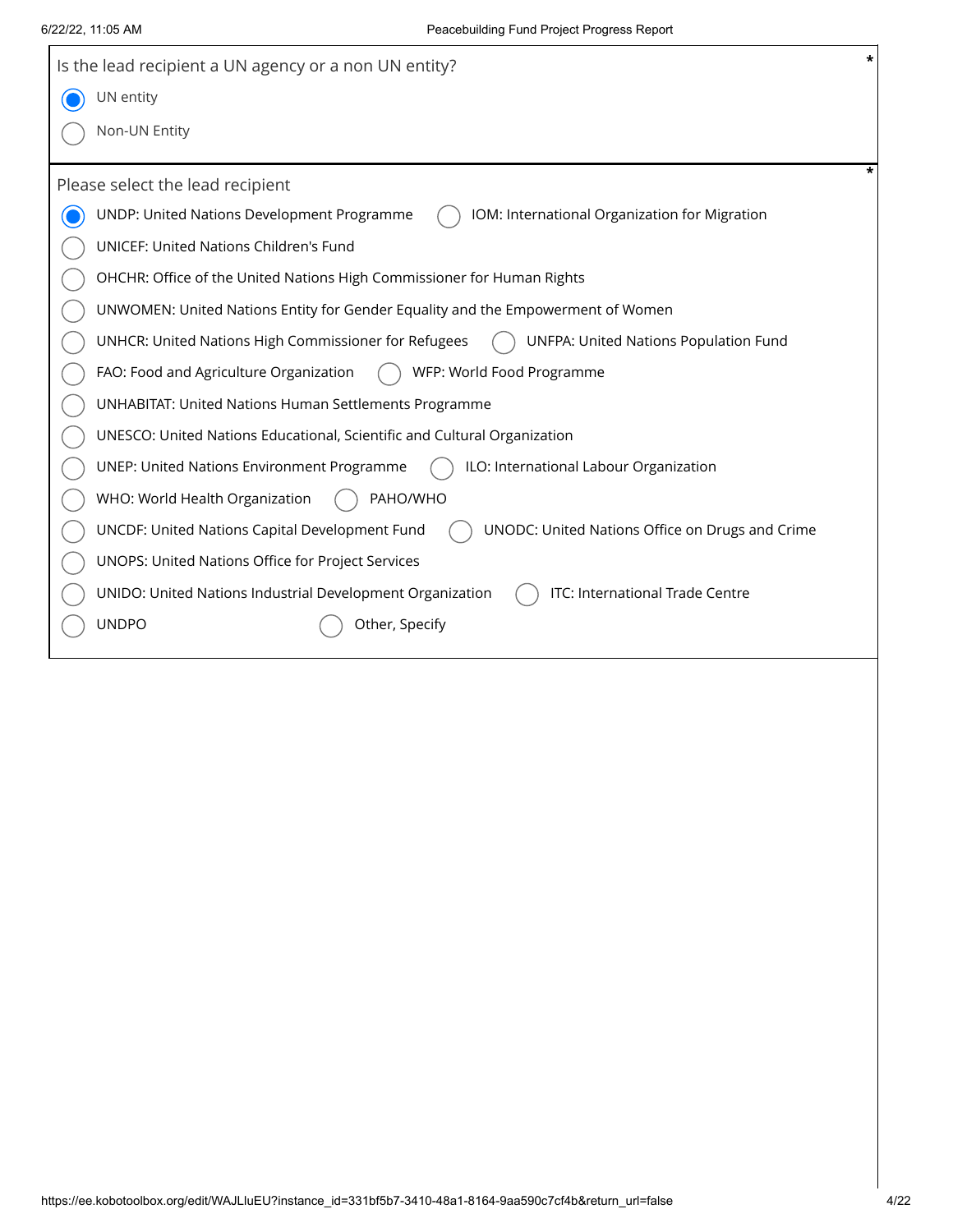| $\star$<br>Are there other recipients for this project?                                              |
|------------------------------------------------------------------------------------------------------|
| No other recipients                                                                                  |
| Yes, other UN recipients only                                                                        |
| Yes, other non-UN recipients only                                                                    |
| Yes, both UN and non-UN recipients                                                                   |
| Please select other UN recipients recipients                                                         |
| UNDP: United Nations Development Programme<br>IOM: International Organization for Migration          |
| <b>UNICEF: United Nations Children's Fund</b>                                                        |
| OHCHR: Office of the United Nations High Commissioner for Human Rights                               |
| UNWOMEN: United Nations Entity for Gender Equality and the Empowerment of Women                      |
| <b>UNFPA: United Nations Population Fund</b><br>UNHCR: United Nations High Commissioner for Refugees |
| WFP: World Food Programme<br>FAO: Food and Agriculture Organization                                  |
| <b>UNHABITAT: United Nations Human Settlements Programme</b>                                         |
| UNESCO: United Nations Educational, Scientific and Cultural Organization                             |
| ILO: International Labour Organization<br><b>UNEP: United Nations Environment Programme</b>          |
| PAHO/WHO<br>WHO: World Health Organization                                                           |
| UNCDF: United Nations Capital Development Fund<br>UNODC: United Nations Office on Drugs and Crime    |
| UNOPS: United Nations Office for Project Services                                                    |
| ITC: International Trade Centre<br>UNIDO: United Nations Industrial Development Organization         |
| UN Department of Peace Operations<br>Other, Specify                                                  |

## **Financial Reporting**

### **» Delivery by Recipient**

**Please enter the total amounts in US dollars allocated to each recipient organization**

**Please enter the original budget amount, amount transferred to date and estimated expenditure by recipient.**

Please make sure you enter the correct amount. All values should be entered in **US Dollars**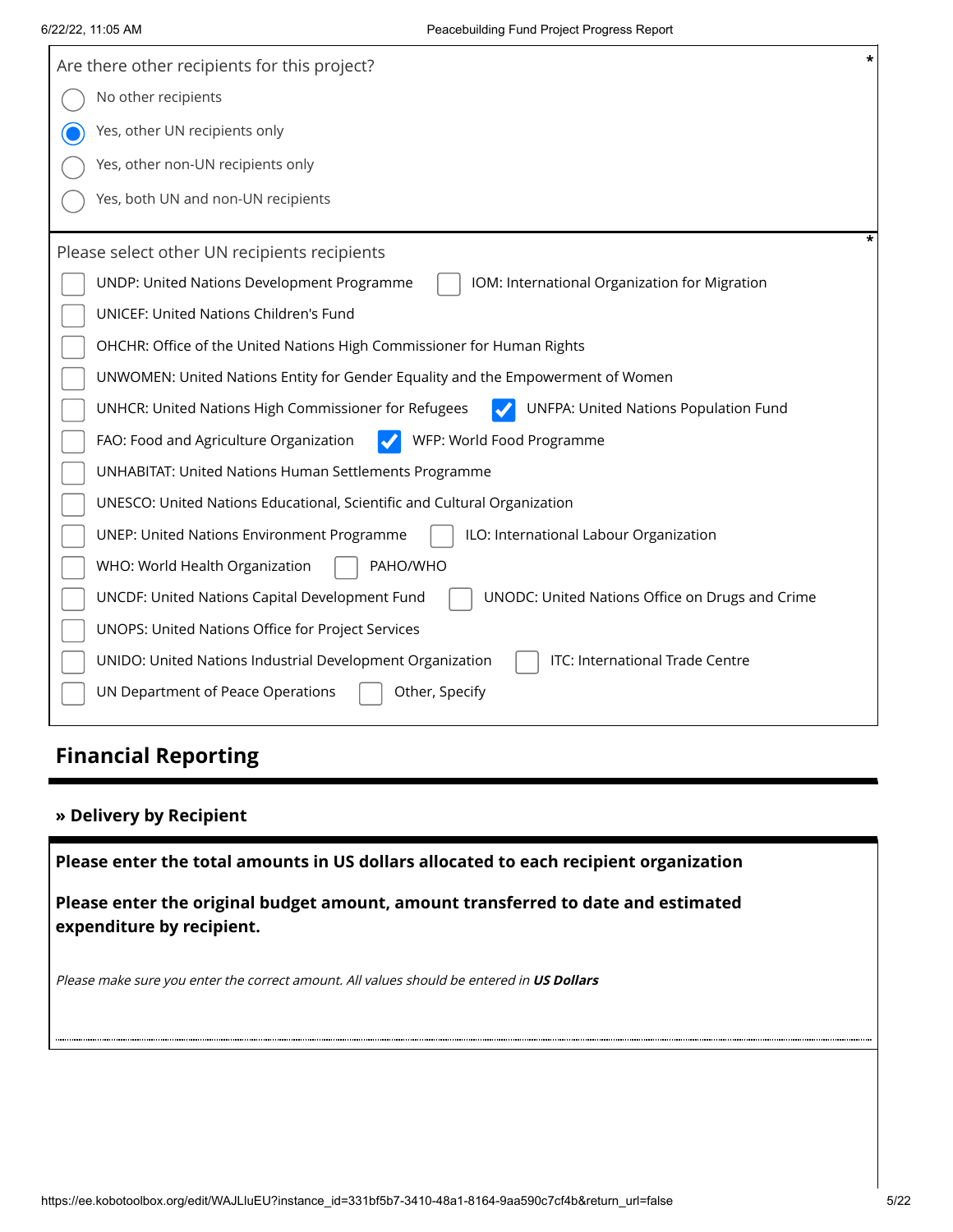6/22/22, 11:05 AM Peacebuilding Fund Project Progress Report

| <b>Recipients</b>                                                                      | <b>Total Project</b><br><b>Budget</b><br>(in US \$)<br>Please enter the total<br>budget as is in the<br>project document in US<br>Dollars | <b>Transfers to</b><br>date<br>(in US \$)<br>Please enter the total<br>amount transferred to<br>each recipient to date in<br>US Dollars | <b>Expenditure</b><br>to date<br>(in US \$)<br>Please enter the<br><i>approximate amount<br/>spent to date in US<br/>dollars</i> | Implementati<br>on rate as a<br>percentage of<br>total budget<br>(calculated automatically) |
|----------------------------------------------------------------------------------------|-------------------------------------------------------------------------------------------------------------------------------------------|-----------------------------------------------------------------------------------------------------------------------------------------|----------------------------------------------------------------------------------------------------------------------------------|---------------------------------------------------------------------------------------------|
| <b>UNDP:</b><br><b>United</b><br><b>Nations</b><br><b>Developmen</b><br>t<br>Programme | *<br>1682103                                                                                                                              | *<br>1345682                                                                                                                            | 1345682                                                                                                                          | 80 %                                                                                        |
| <b>UNFPA:</b><br><b>United</b><br><b>Nations</b><br><b>Population</b><br><b>Fund</b>   | *<br>135462                                                                                                                               | $\star$<br>135462                                                                                                                       | *<br>135462                                                                                                                      | 100 %                                                                                       |
| <b>WFP: World</b><br>Food<br><b>Programme</b>                                          | *<br>182435                                                                                                                               | $\star$<br>182435                                                                                                                       | *<br>182435                                                                                                                      | 100 %                                                                                       |
| <b>TOTAL</b>                                                                           | 2000000                                                                                                                                   | 1663579                                                                                                                                 | 1663579                                                                                                                          | 83.1<br>8%                                                                                  |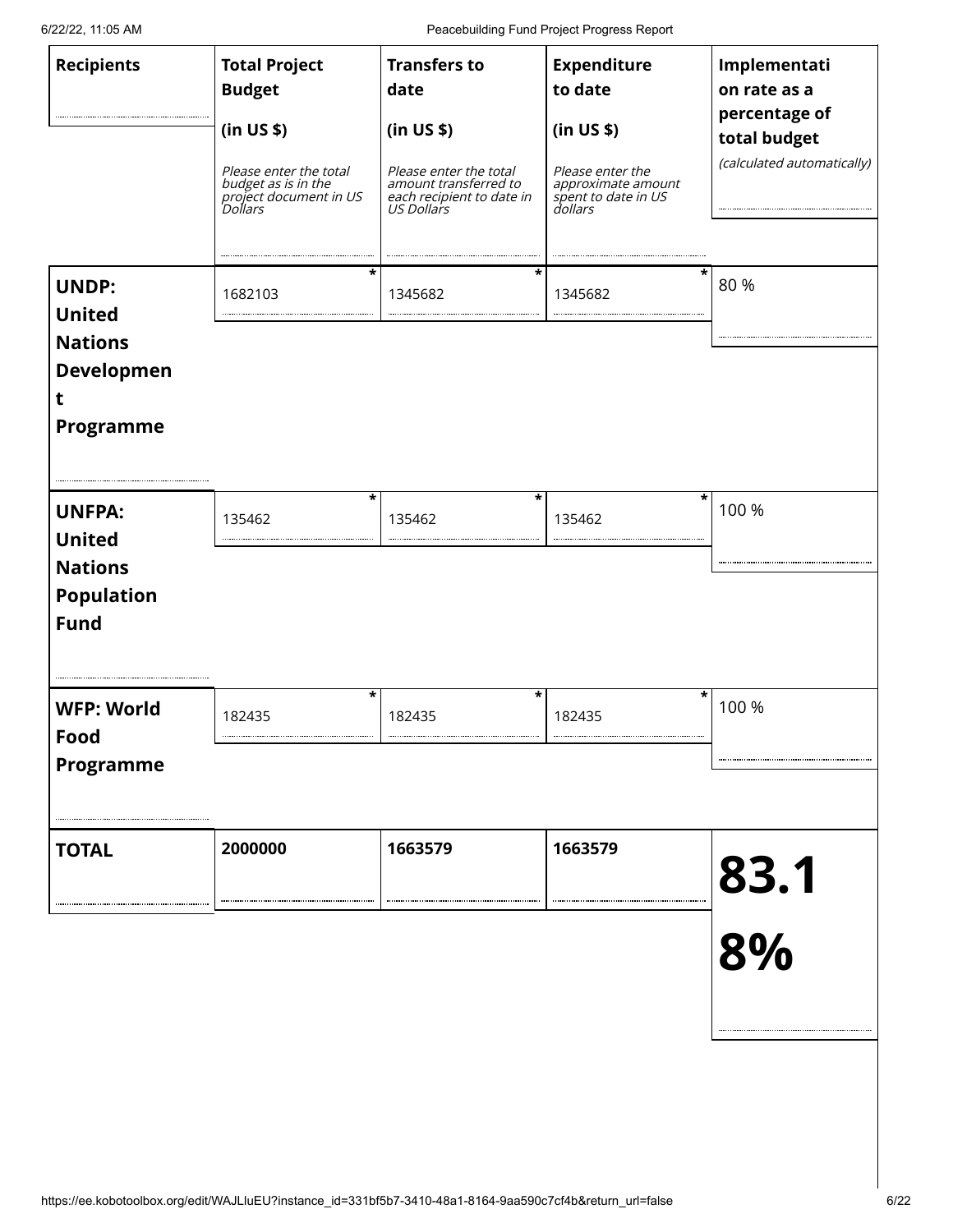Г

| The approximate implementation rate as percentage of total project budget based on the values<br>entered in the above matrix is 83.18%. Can you confirm that this is correct?                                          |
|------------------------------------------------------------------------------------------------------------------------------------------------------------------------------------------------------------------------|
| Incorrect<br>Correct                                                                                                                                                                                                   |
| » Gender-responsive Budgeting                                                                                                                                                                                          |
| Indicate what <b>percentage (%)</b> of the budget contributes to gender equality or women's<br>empowerment (GEWE)?                                                                                                     |
| 23.6                                                                                                                                                                                                                   |
| The dollar amount of the budget contributing to Gender Equality and Women's Empowerment (GEWE)<br>based on percentage entered above and total project budget is US \$ 472000. Can you confirm that<br>this is correct? |
| Incorrect<br>Correct                                                                                                                                                                                                   |
| Amount expended to date on efforts contributiong to gender equality or women's empowerment is<br><b>US \$392604.64.</b> Is this correct?                                                                               |
| Correct<br>Incorrect                                                                                                                                                                                                   |
| If it is incorrect, please enter the expenditure to date on GEWE in US dollars                                                                                                                                         |
| 251.75                                                                                                                                                                                                                 |
| ATTACH PROJECT EXCEL BUDGET SHOWING CURRENT APPROXIMATE EXPENDITURE.<br>The templates for the budget are available here                                                                                                |
| 20220614 PBF_Project document template_Semi annual reporting_June 2022-13_58_54.xlsx                                                                                                                                   |

# **Project Markers**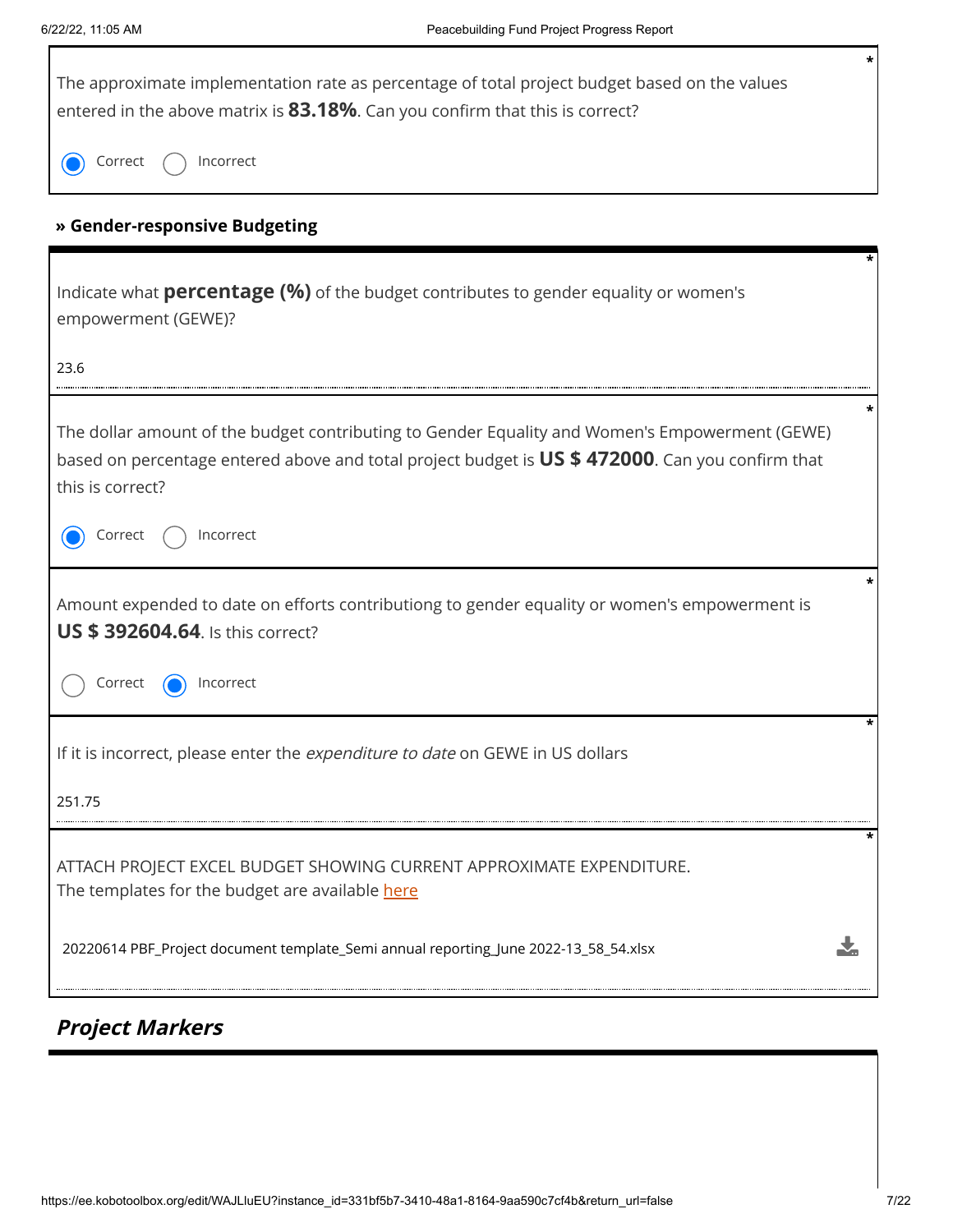Г

| Please select the Gender Marker Associated with this project                                                                                                                       |   |
|------------------------------------------------------------------------------------------------------------------------------------------------------------------------------------|---|
| Score 1 for projects that contribute in some way to gender equality, but not significantly (less than 30% of the total<br>budget for GEWE)                                         |   |
| Score 2 for projects that have gender equality as a significant objective and allocate between 30 and 79% of the total<br>project budget to GEWE                                   |   |
| Score 3 for projects that have gender equality as a principal objective and allocate at least 80% of the total project<br>budget to Gender Equality and Women's Empowerment (GEWE) |   |
| Please select the Risk Marker Associated with this project                                                                                                                         |   |
| Risk marker 0 = low risk to achieving outcomes                                                                                                                                     |   |
| Risk marker 1 = medium risk to achieving outcomes                                                                                                                                  |   |
| Risk marker 2 = high risk to achieving outcomes                                                                                                                                    |   |
| Please select the PBF Focus Area associated with this project                                                                                                                      | * |
| (1.1) Security Sector Reform                                                                                                                                                       |   |
| (1.2) Rule of Law                                                                                                                                                                  |   |
| (1.3) Demobilisation, Disarmament and Reintegration                                                                                                                                |   |
| (1.4) Political Dialogue                                                                                                                                                           |   |
| (2.1) National reconciliation                                                                                                                                                      |   |
| (2.2) Democratic Governance                                                                                                                                                        |   |
| (2.3) Conflict prevention/management                                                                                                                                               |   |
| (3.1) Employment                                                                                                                                                                   |   |
| (3.2) Equitable access to social services                                                                                                                                          |   |
| (4.1) Strengthening of essential national state capacity                                                                                                                           |   |
| (4.2) Extension of state authority/Local Administration                                                                                                                            |   |
| (4.3) Governance of peacebuilding resources (including PBF Secretariats)                                                                                                           |   |
| Is the project part of one or more PBF priority windows?                                                                                                                           |   |
| Select all that apply<br>Gender promotion initiative                                                                                                                               |   |
| Youth promotion initiative                                                                                                                                                         |   |
| Transition from UN or regional peacekeeping or special political missions                                                                                                          |   |
| Cross-border or regional project                                                                                                                                                   |   |
| None                                                                                                                                                                               |   |
|                                                                                                                                                                                    |   |

## **PART I: OVERALL PROJECT PROGRESS**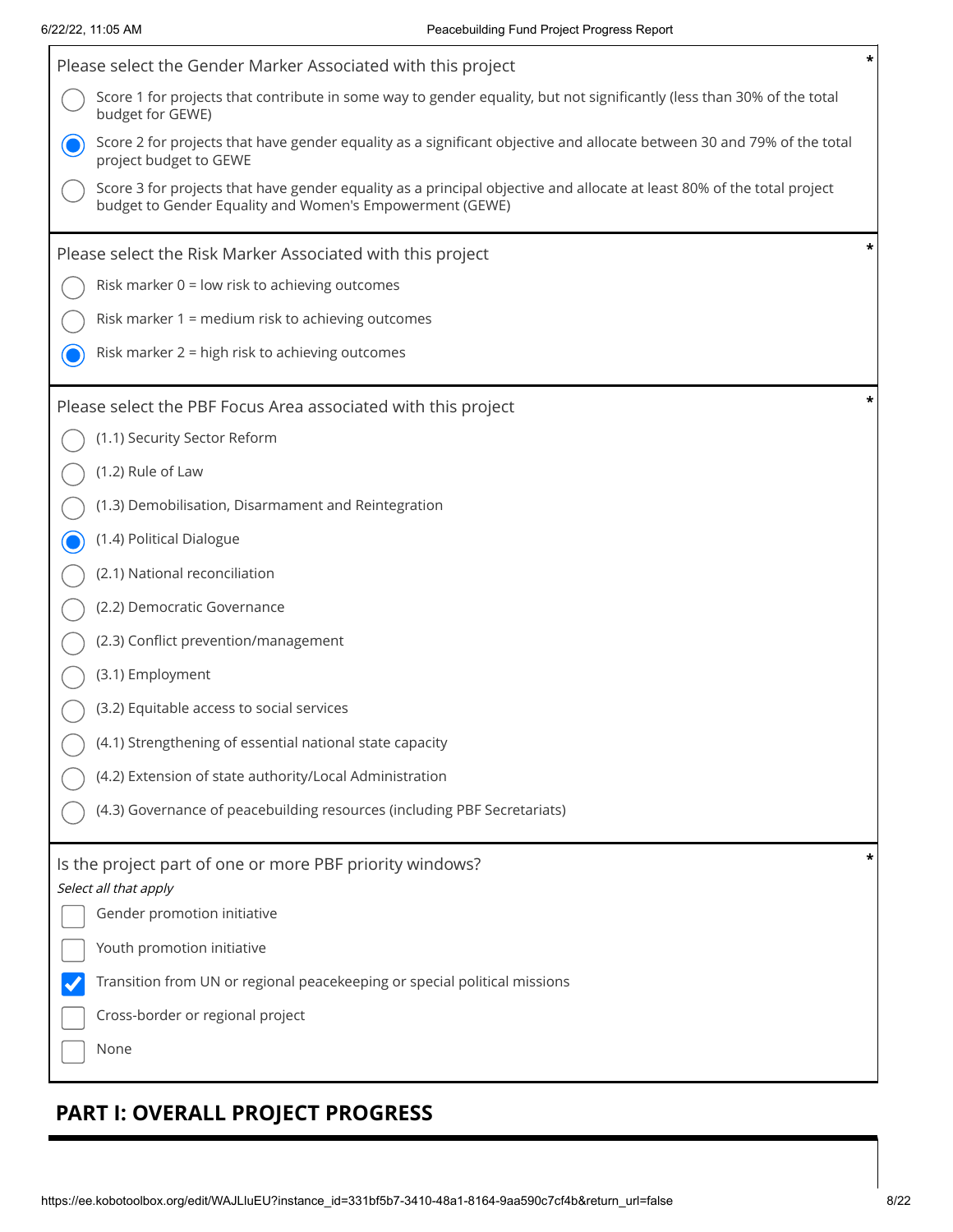NOTES FOR COMPLETING THE REPORT:

- Avoid acronyms and UN jargon, use general /common language.
- Report on what has been achieved in the reporting period, not what the project aims to do.
- Be as concrete as possible. Avoid theoretical, vague or conceptual discourse.
- Ensure the analysis and project progress assessment is gender and age sensitive.
- If relevant, please include any COVID-19 related considerations, adjustments and results and respond to section IV. **(This section is optional)**

Briefly outline the *status of the project* in terms of implementation cycle, including whether preliminary/preparatory activities have been completed (i.e. contracting of partners, staff recruitment, etc.)

#### Please limit your response to 1500 characters including spaces.

**Since December's 2021 report, the project has advanced all outputs. In terms of consultants since the last reporting period, an international consultant in Political Affairs was recruited for 3 months to support project implementation, and the contract with the mediation expert was extended to deliver dialogue and mediation training to the Youth Political Parties Forum. Regarding new grants since the last reporting: a new LVA was signed with the CSO Consultation Space to organize the Security, Justice, and Peace Forums in the Eastern and Southern Regions. The two forums will build on the recommendations of the Canchungo Forum, held in March 2022, and will produce recommendations to be submitted to the National Authorities. In addition, during 2022, agreements with national partners continued to be implemented, namely with the National Public Administration school (ongoing), Teatro do Oprimido (ongoing); with the Librarian, Documentalists, and Archivists Association, (ongoing); with the CSOs Consultation Space (finalized in May 2022); with the Network to Monitor Reforms – Tininguena signed also on behalf of Bissau-Guinean Liga of Human Rights and Farol – (ongoing); with the Media Consortium for Social Communication and Innovation to professionalize journalism in Guinea-Bissau (on-going); and with the Ubuntu Academy (ongoing). The VOI initiative continued through activities being implemented through grant agreements with AJAD and AOFASS**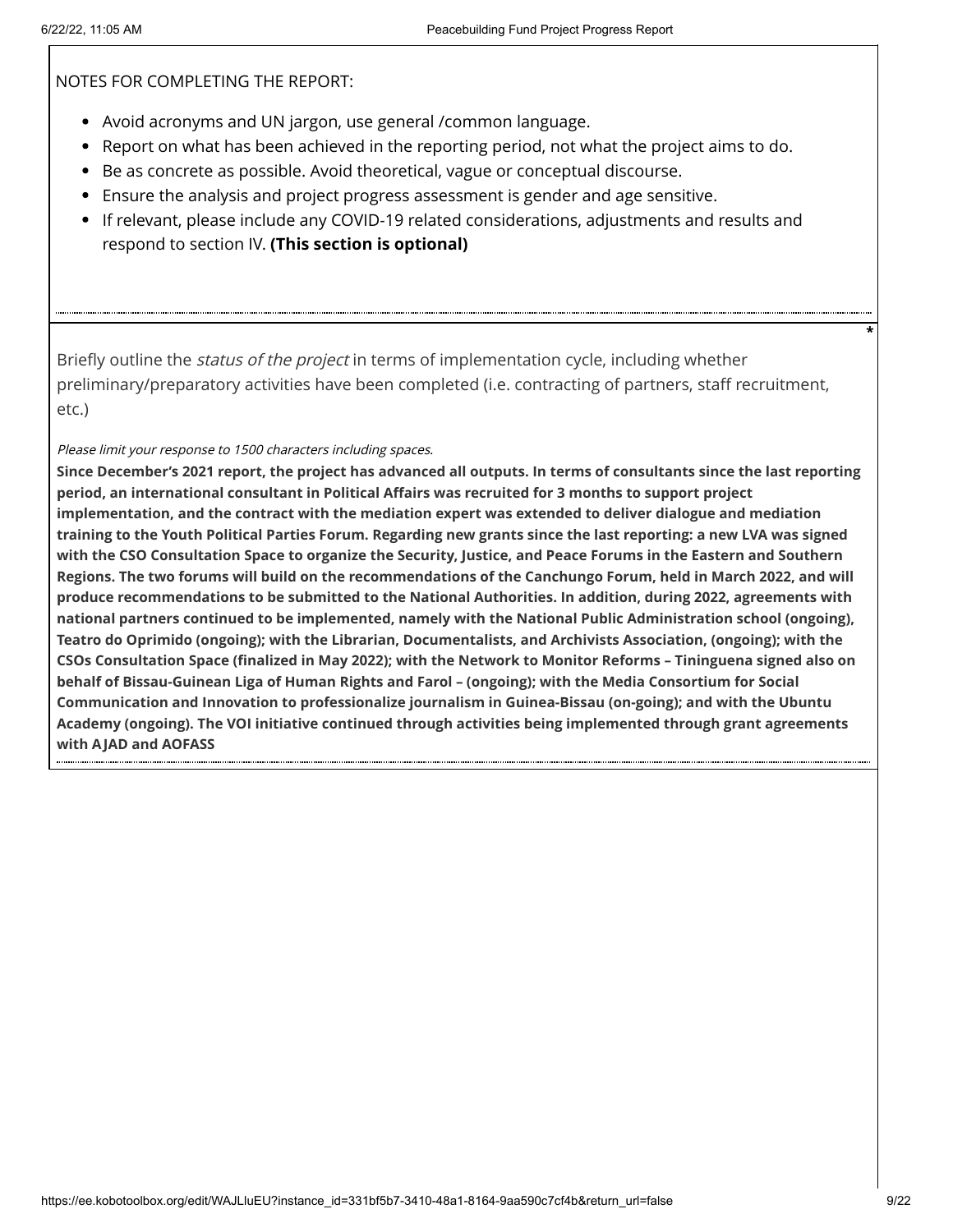Summarize the main structural, institutional or societal level change the project has contributed to. This is not anecdotal evidence or a list of individual outputs, but a description of progress made toward the main purpose of the project

#### FOR PROJECTS WITHIN SIX MONTHS OF COMPLETION ONLY; (1500 character limit)

**The project has contributed to increasing mediation and dialogue skills amongst MPs and political party members as well as for civil society, who more and more are being called to lead dialogue initiatives in the country vis-à-vis the political situation. As a result, confidence in the adequacy of dialogue to resolve political impasses has increased, as demonstrated by the decision of the National People's Assembly (ANP) permanent commission to call for a national dialogue to find a solution for the electoral bodies and other electoral related matters. This call for dialogue also provided the opportunity to engage with political stakeholders on the need to build the capacity for dialogue and mediation beyond the ANP, in particular directed at political parties' leaders.**

**Additionally, the CSOs Consultation Space has consolidated its status as a key player overseeing and monitoring Government's actions in key areas, including health, education, governance, and legislative developments, more and more active and coordinated. For the longest period ever in Guinea-Bissau, these CSOs (over 25+) are in daily contact between themselves and whenever needed they immediately mobilize to discuss the situation and take action, if appropriate - this has led to several press releases on critical issues, such as human right violations, attacks to MPs, etc. The CSO Consultation Space has been received by the President and key ministers to present CSO's concerns and advocate for solutions.**

**On the approval of systemic reforms, although national stakeholders were not yet able to find the consensual solutions needed to approve the reforms, the project has supported national actors to ensure that key reforms remain on the national agenda and that more participatory and inclusive processes are put in place to allow civil society and citizens at large to be aware of developments and able to contribute. Up to now, the ANP has twice put the reform of the Constitution and once the Political Parties and Electoral Law on its agenda.** 

**The recognition by all sectors of society of the importance of preserving Guinea-Bissau's national memory and debating the history and the past of the country and the sound steps made during the project towards it, both by public entities and CSOs, shows that the current work and its continuation is key for sustaining peace in the country.**

### **PART II: RESULT PROGRESS BY PROJECT OUTCOME**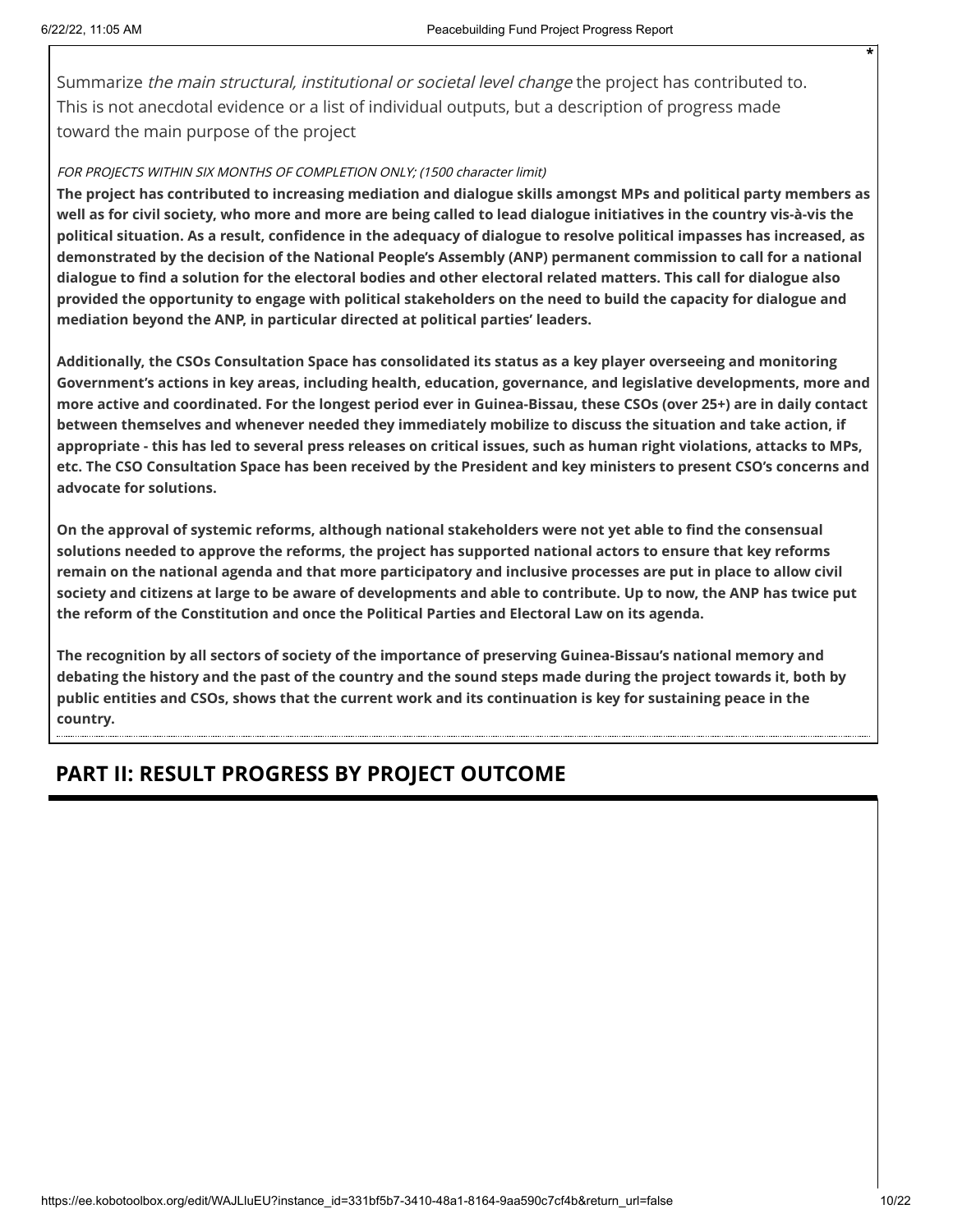Describe overall progress under each Outcome made during the reporting period (for June reports: January-June; for November reports: January-November; for final reports: full project duration). Do not list individual activities. If the project is starting to make/has made a difference at the outcome level, provide specific evidence for the progress (quantitative and qualitative) and explain how it impacts the broader political and peacebuilding context.

- "On track" refers to the timely completion of outputs as indicated in the workplan.
- "On track with peacebuilding results" refers to higher-level changes in the conflict or peace factors that the project is meant to contribute to. These effects are more likely in mature projects than in newer ones.

| How many OUTCOMES does this project have                                                                                                                                                                                                                               |  |  |  |  |  |
|------------------------------------------------------------------------------------------------------------------------------------------------------------------------------------------------------------------------------------------------------------------------|--|--|--|--|--|
| more than 8.<br>3<br>5<br>6<br>$\overline{7}$<br>8<br>$\mathbf{1}$<br>$\overline{4}$                                                                                                                                                                                   |  |  |  |  |  |
| Please write out the project outcomes as they are in the project results framework found in the project<br>document                                                                                                                                                    |  |  |  |  |  |
| Outcome 1:<br>Effective and coordinated in-country confidence building measures, dialogue and mediation interventions from<br>ECOWAS, SRSG Good Office, Civil Society and other key international actors strengthen political stabilization in<br>Guinea-Bissau        |  |  |  |  |  |
| Outcome 2:<br>Systemic reforms advanced through inclusive processes (as stipulated in the ECOWAS Roadmap and Conakry<br>Agreement)                                                                                                                                     |  |  |  |  |  |
| <b>Outcome 1:</b><br>Effective and coordinated in-country confidence building measures, dialogue and mediation<br>interventions from ECOWAS, SRSG Good Office, Civil Society and other key international actors<br>strengthen political stabilization in Guinea-Bissau |  |  |  |  |  |
| Rate the current status of the outcome progress                                                                                                                                                                                                                        |  |  |  |  |  |
| 3. On Track with evidence of peacebuilding results<br>2. On Track<br>1. Off Track                                                                                                                                                                                      |  |  |  |  |  |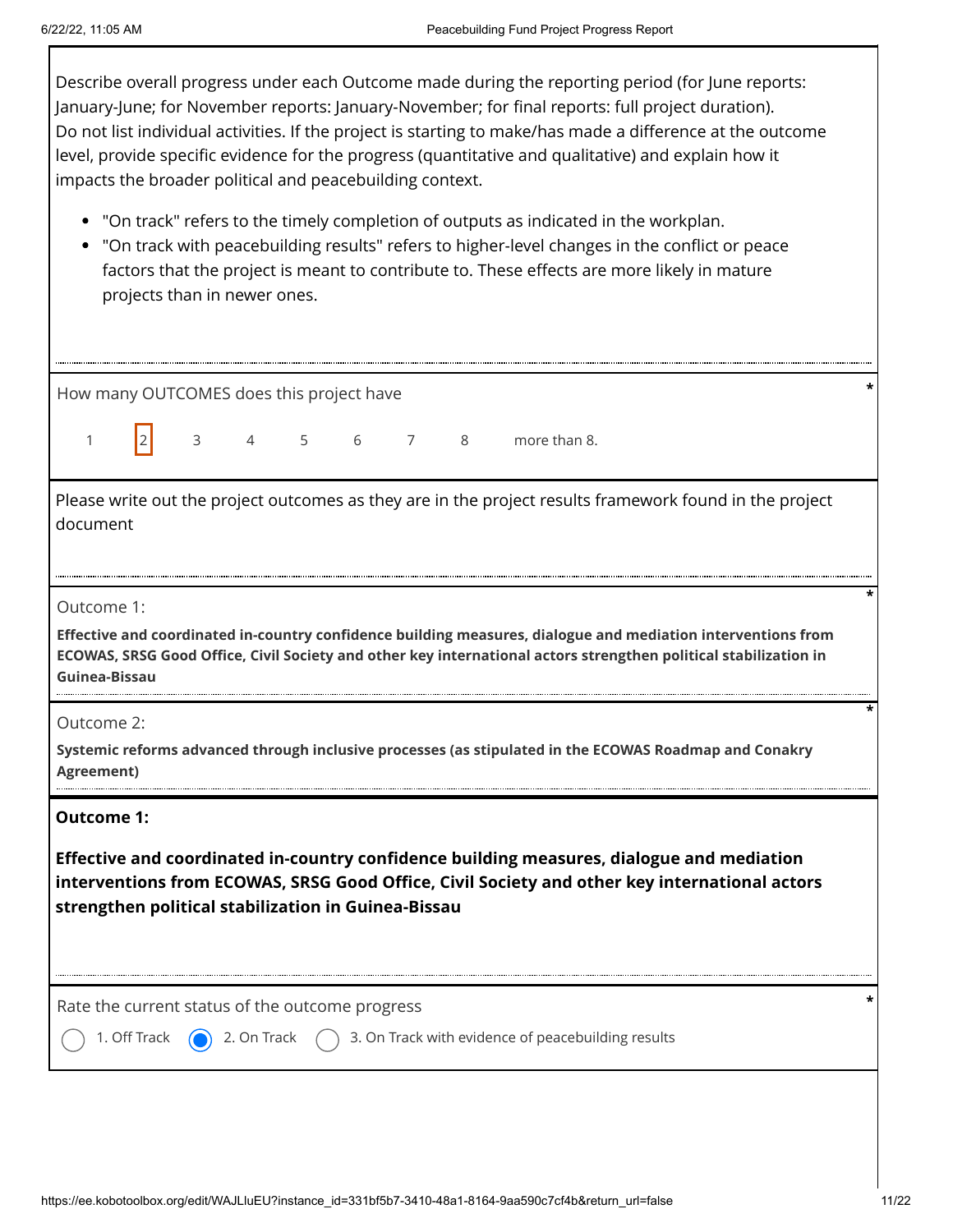#### Progress summary

#### Please limit your response to 3000 characters including spaces.

**Following the mediation training to the parliamentary benches and political parties' members (July to September 2021), a restitution session to the ANP Plenary was scheduled for the second ordinary session (May/June 2022). The dissolution of the ANP, on 16 May, negatively impacted the restitution to the ANP plenary, and the Good Offices Group, guided by its finding during the training and their approved action plan, proposed this initiative be moved from the ANP to Political Parties. With the support of the project and the endorsement of ECOWAS, the Commission on Good Offices at the ANP planned a series of initiatives directed at parliamentary benches (PAIGC; MADEM-G15, PRS, APU-PDGB, UM, and PND). To date, the Commission on Good Offices convened a series of training tailored to members of Parliament, with the objective of strengthening their capacity to jointly reflect and use shared tools to analyze the political situation in the country and the opportunities existing for conflict and dispute resolution in select areas and themes through negotiation (integrative), mediation and dialogue. The project is supporting the Youth Political Parties Forum, which includes the youth wings of the political parties with a seat in the ANP to develop its internal regulations and a Youth Political Parties Agenda anchored in a country-wide youth consultation to be presented at the national level. The Forum has provided the space for political parties' youth across the political spectrum to find common ground in the midst of a highly polarized political situation. The project continues to support the Civil Society Consultation Space. As part of the operationalization of its Common Agenda for Peace and Development, in March/YEAR, the Consultation Space organized the first National Forum on Security, Justice, and Peace in Canchungo in March 2022. The forum gathered 170 participants (63 women and 97 men) with the objective of establishing bridges of open dialogue between the population and national authorities to create conditions for security, justice, and the fight against impunity. Recommendations from the Forum were presented to the President of the Republic, H.E. Mr. Sissoco Embalo, who promised to engage in a follow-up by his government. During the meeting, CSOs members of the Consultation Space also requested the President's support for the organization of a National Forum on Dialogue to find lasting solutions for conflicts in Guinea-Bissau. The project will also support the CSO consultation Space to hold similar Forums in the Eastern and Southern regions during the months of June and July.**

Indicate any additional analysis on how Gender Equality and Women's Empowerment and/or Youth Inclusion and Responsiveness has been ensured under this Outcome

Please limit your response to 1500 characters including spaces.

**Efforts continued to be made to ensure youth and women's inclusion and participation in all work conducted by this project, namely in the work of the CSO Consultation Space, whose Common Agenda has as a key principle gender equality and gender mainstreaming. This is demonstrated by the number of women's participation in the Canchungo Forum and the drafting of recommendations aimed specifically at addressing women's needs: such as the creation of units for the protection of women and children.** 

**Support to the Youth Political Parties Forum in the development of a Youth Political Parties Agenda included supporting consultations with representatives from Youth Civil Society Organizations, including a special focus group with female youth leaders, Religious Youth Associations, and members of the political party's youth. A survey on the youth political participation and their expectations is also being conducted, as well as interviews with youth leaders.**

#### **Outcome 2:**

**Systemic reforms advanced through inclusive processes (as stipulated in the ECOWAS Roadmap and Conakry Agreement)**

Rate the current status of the outcome progress **\***

1. Off Track  $\left(\bigcap_{i=1}^{\infty} 2.0$  On Track  $\left(\bigcap_{i=1}^{\infty} 3.0$  Track with evidence of peacebuilding results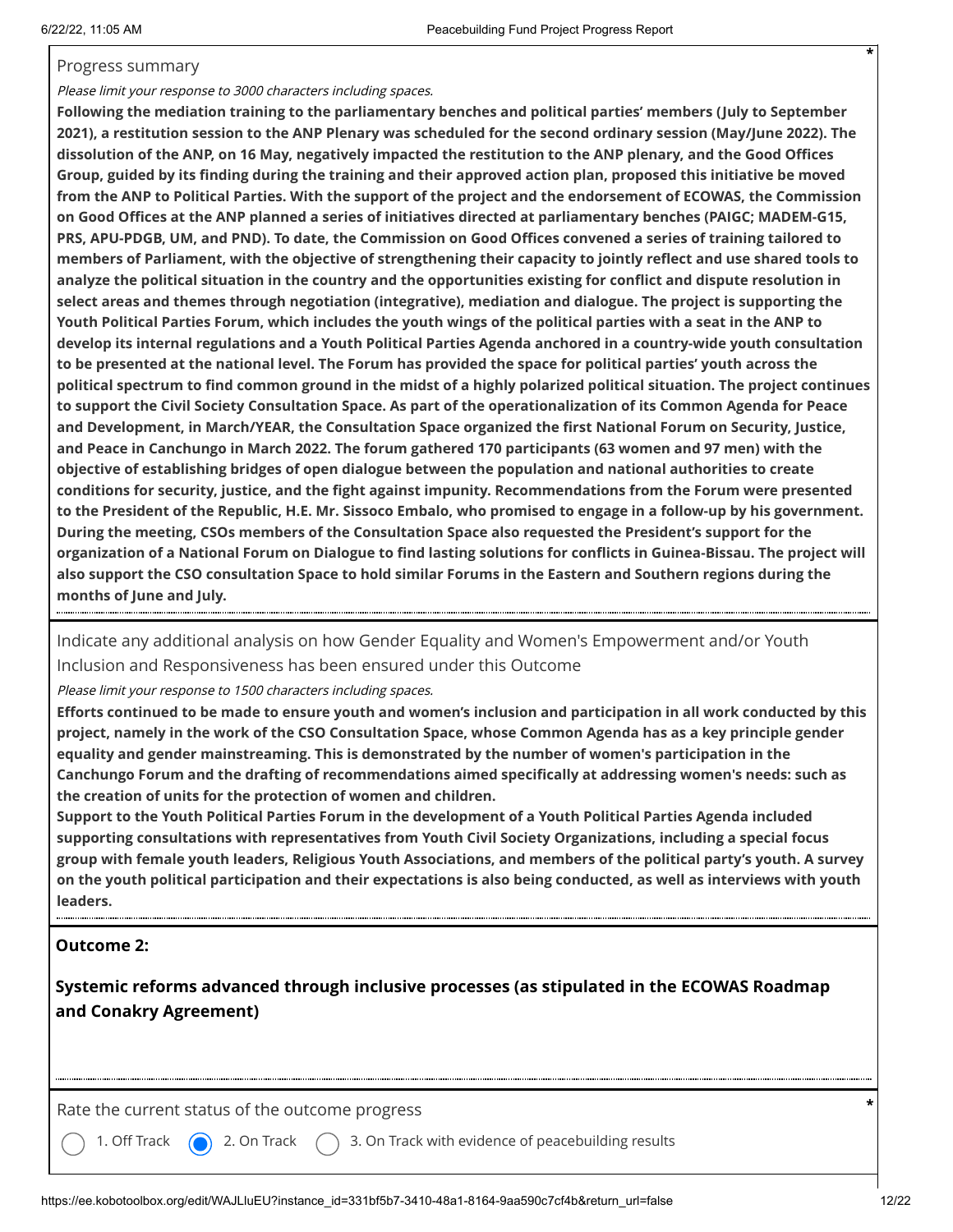#### Progress summary

#### Please limit your response to 3000 characters including spaces.

**The project has continued to strengthen citizens' knowledge on the reforms and the quality of reporting on the media, UNDP is working with Consórcio Média, Inovação da Comunicação Social (CMICS) to build the capacity of senior and junior journalists on the systemic reforms and facilitate a space for synergies so that journalists can exercise dynamic, proactive, and independent journalism capable of overseeing public policies, promoting human rights, and participatory citizenship. During the reported period, 5 open classes were organized by CMICs and 2 more will be organized in June 2022. In terms of civil society role on the monitoring of key reforms, the project is supporting the CSO Network to Monitor Reforms to mobilize civil society to create a monitoring system on the public administration reform, increase access to information from the general public and thus reinforce CSOs' oversight role of policies in this area. A situational diagnosis of the functioning of the public administration was shared and discussed with CSO on 2 June 2022. In 2022, the Leadership Academy continued developing a network of leaders who can work together to sustain peace and create a path to long-term inclusive and sustainable development. Since its launch in May 2021, the Leadership Academy has trained 222 individuals, including 67 women, ranging from public servants, at director and director-general level, from different ministries and public entities to political parties' representatives, civil society organizations and youth associations. Courses of the Leadership Academy have been held in Bissau, Cacheu, Buba and Bafatá. The Academy has supported the development of ENA's strategic plan, which includes a curricular reform programme. At the beginning of 2022, the subjects "Leadership and Public Service" and "Leadership and Personal Development" were introduced in two of the schools' courses to provide quality training in leadership to the students. The Leadership Academy has also developed partnerships at an international level, namely with the Getúlio Vargas Foundation (Brazil) and Girl MOVE (Mozambique) to integrate new components into the trainings and to strengthen south-south cooperation. Through these partnerships, the Leadership Academy has consolidated its structure and curricula, further trained its trainers, including to lead the implementation of a leadership and female empowerment program aimed at young female graduates. Additionally, a website and a free e-learning interactive and accessible platform have been developed to deliver a basic course on Leadership format will be launched so more people can be reached. The support to the National Public Library continued in 2022, via a grant to the Documentalists, Librarians and Documentalists Association aiming at collecting, preserving and digitalizing national history documents and ensuring they remain accessible online to allow national history to be written in the future.**

Indicate any additional analysis on how Gender Equality and Women's Empowerment and/or Youth Inclusion and Responsiveness has been ensured under this Outcome

Please limit your response to 1500 characters including spaces.

**Under this outcome, the project continued to actively ensure gender parity in the selection of participants and speakers. Under the Leadership Academy, from the 11 members of the advisory Council, 4 are women. The trainers of the Academy have 8 women, out of 23. For each training course, participants will be 50-50 in terms of gender inclusion. The partnership with Girl Move has resulted in the development of a specific methodology to promote female leadership and gender equality in Guinea-Bissau by activating and developing female talent of change agents and its potential to transform society. The methodology targets 193 young female graduated and those who are in last year of their graduation from three Academic Institution, namely Lusophone University, Jean Piaget University and National School of Administration. The Leadership Academy has also developed under its umbrella, an initiative funded between UNDP and MAVA foundation focusing on a social impact entrepreneurship. This initiative was supported by impact Hub global who have selected a group of young Bissau-Guinean to manage a centre of entrepreneurial of social impact called Impact Hub candidate who has already implementing their first program called "Green Seed". The program focused on business creation and environmental conservation, focusing on the circular economy, with the goal of increasing the life cycle of waste.**

### **INDICATOR BASED PERFORMANCE ASSESSMENT**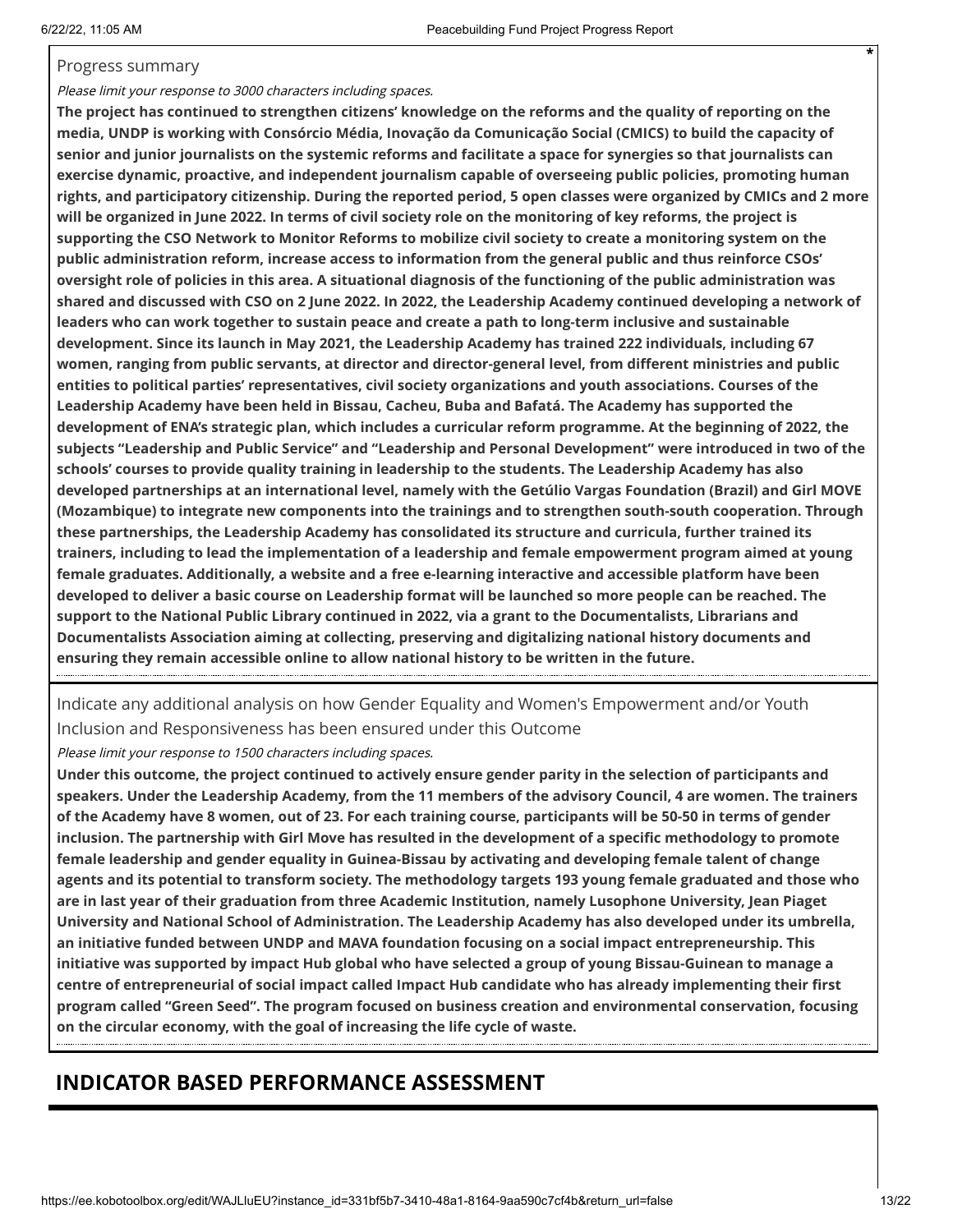Using the Project Results Framework as per the approved project document or any amendmentsprovide an update on the achievement of key indicators at the **outcome** level in the table below

- If an outcome has more than 3 indicators , select the 3 most relevant ones with most relevant progress to highlight.
- Where it has not been possible to collect data on indicators, state this and provide any explanation. Provide gender and age disaggregated data. (300 characters max per entry)

### **» Outcome 1: Effective and coordinated in-country confidence building measures, dialogue and mediation interventions from ECOWAS, SRSG Good Office, Civil Society and other key international actors strengthen political stabilization in Guinea-Bissau**

| Outcome | Perform   | Indicator       | End of    | Indicator | Current   | Reasons  |
|---------|-----------|-----------------|-----------|-----------|-----------|----------|
|         | ance      | <b>Baseline</b> | Project   | Mileston  | Indicator | for      |
|         | Indicator |                 | Indicator | e         | progress  | Variance |
|         |           |                 | Target    |           |           | / Delay  |
|         |           |                 |           |           |           | (if any) |
|         |           |                 |           |           |           |          |
|         |           |                 |           |           |           |          |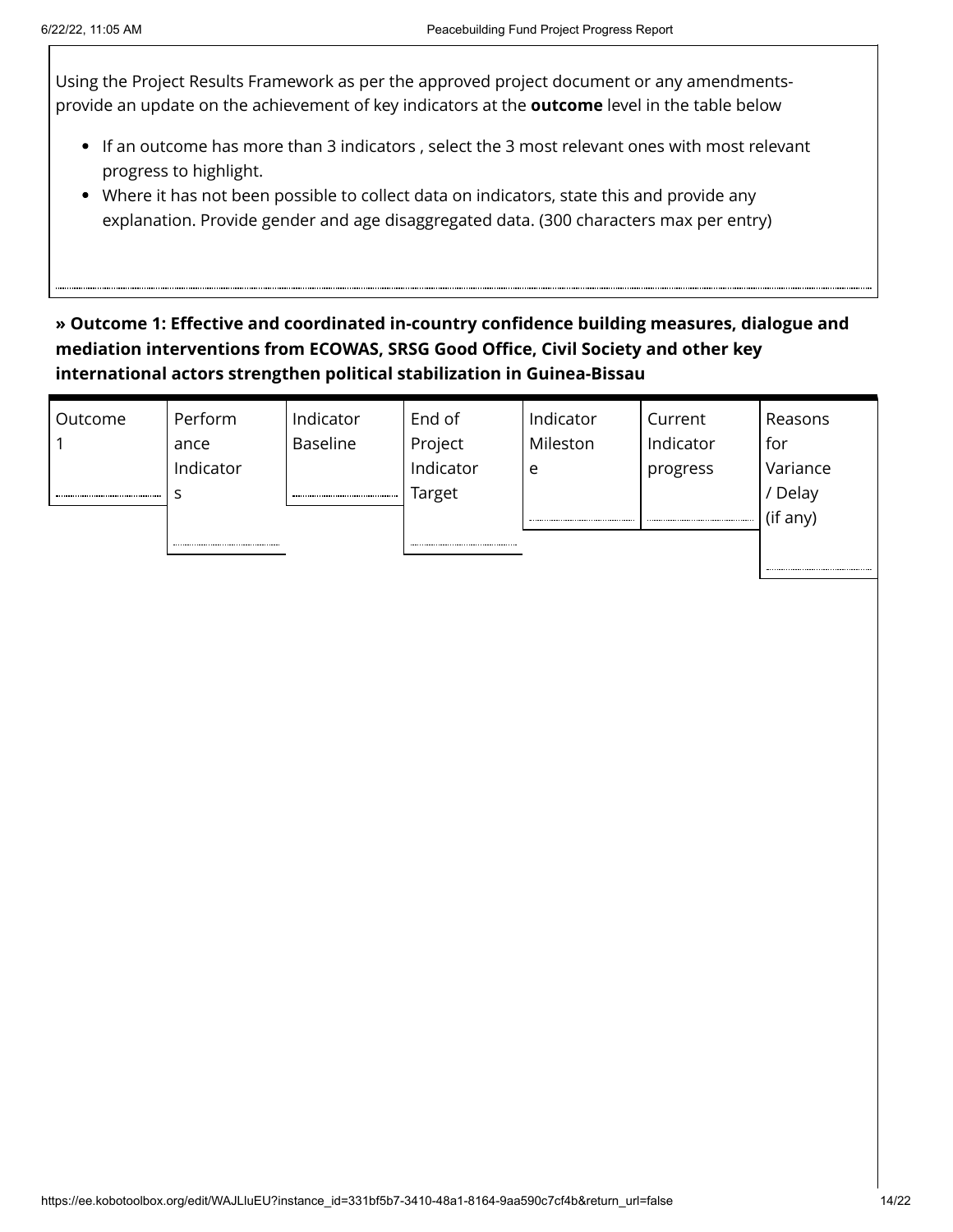| 1.1 | Number of<br><b>Reform Laws</b><br>approved by<br>the ANP which<br>contain inputs<br>from CSO<br>stakeholders | 0 Reforms of<br>the Conakry<br><b>Agreement</b>                                        | 2 reform laws<br>approved by<br><b>Parliament</b><br>contain input<br>from CSO<br><b>Stakeholders</b>             | Up until now,<br>none of the<br>reform laws<br>were<br>discussed in<br>the<br>Parliament.<br>The revision of<br>the<br><b>Constitution</b><br>was included<br>as an agenda<br>item in the<br>plenary<br>session in the<br><b>November</b><br>plenary<br>session. Both<br>the revision of<br>the<br>Constitution,<br>the electoral<br>Law and the<br><b>Political</b><br><b>Parties'Law</b><br>were included<br>in the June<br><b>2022 ANP</b><br>session |                                                                                                                                     |
|-----|---------------------------------------------------------------------------------------------------------------|----------------------------------------------------------------------------------------|-------------------------------------------------------------------------------------------------------------------|----------------------------------------------------------------------------------------------------------------------------------------------------------------------------------------------------------------------------------------------------------------------------------------------------------------------------------------------------------------------------------------------------------------------------------------------------------|-------------------------------------------------------------------------------------------------------------------------------------|
| 1.2 | <b>Increase</b><br>perception of<br>improved<br>interparty<br>dialogue and<br>mutual<br>confidence            | 17% of<br>respondents<br>say dialogue is<br>inexistent;<br>33% report it<br>is reduced | At least 70%<br>of<br>respondents<br>report<br>positive<br>changes in<br>interparty<br>dialogue and<br>confidence | <b>The</b><br>deliberation<br>of the ANP<br>permanent<br>commission,<br>following the<br>dissolution of<br>the ANP calls<br>for a national<br>dialogue<br>among the<br>organs of<br>sovereignty to<br>find a solution<br>for the<br>electoral<br>bodies and<br>other<br>electoral<br>related<br>matters.                                                                                                                                                 | <b>Endline study</b><br>will collect<br>information to<br>measure<br>variance from<br>the beginning<br>to the end of<br>the project |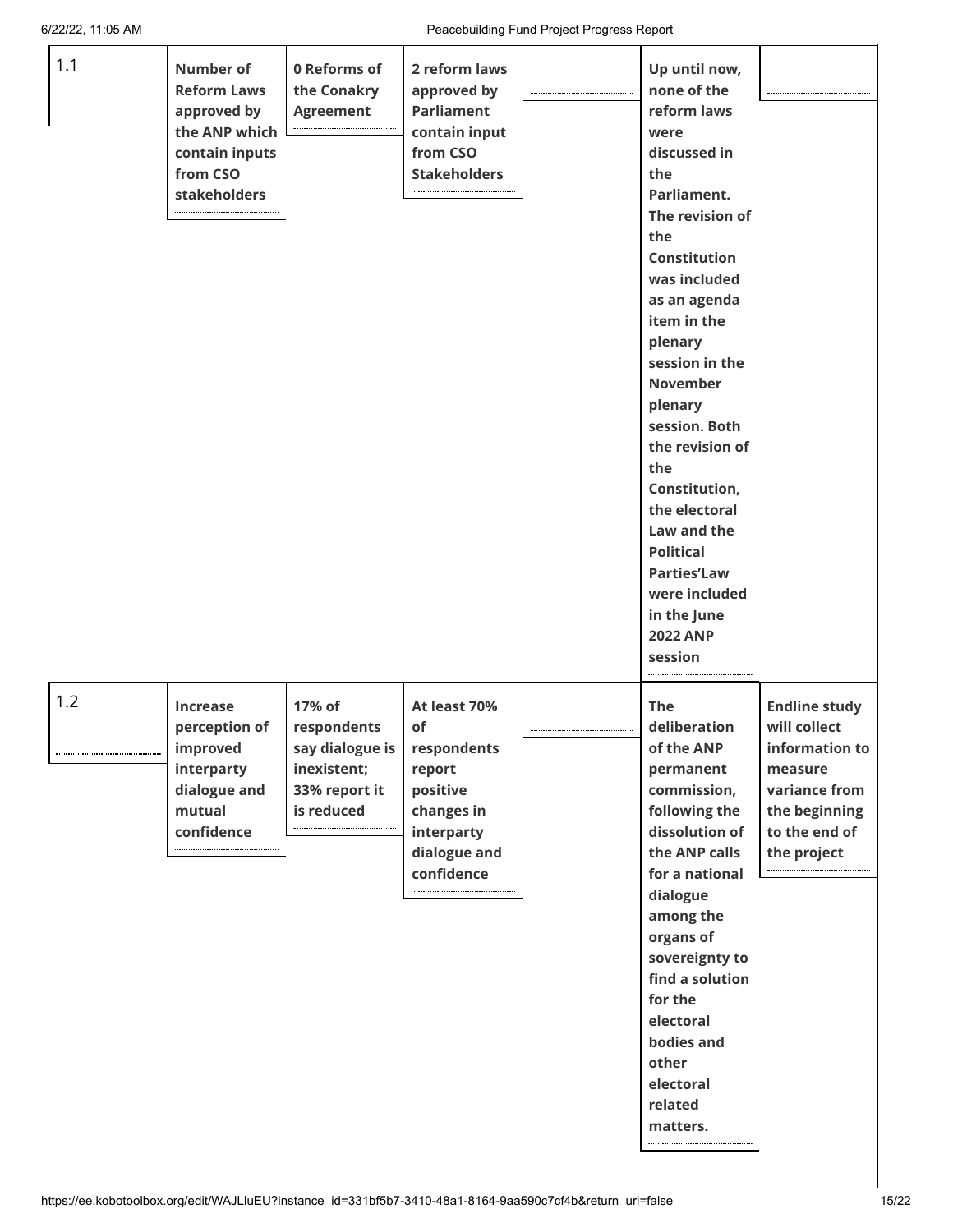| . |  |  |  |
|---|--|--|--|
|   |  |  |  |

### **» Outcome 2: Systemic reforms advanced through inclusive processes (as stipulated in the ECOWAS Roadmap and Conakry Agreement)**

| Outcome<br>$\overline{2}$<br> | Perform<br>ance<br>Indicator<br>S                                  | Indicator<br><b>Baseline</b>                                                                                                                                                                                                            | End of<br>Project<br>Indicator<br>Target                | Indicator<br>Mileston<br>e | Current<br>Indicator<br>progress                                                                                                                                                                                                                          | Reasons<br>for<br>Variance<br>/ Delay<br>(if any)                                                                                                                                                                                                                                                                                                                                                                                                |
|-------------------------------|--------------------------------------------------------------------|-----------------------------------------------------------------------------------------------------------------------------------------------------------------------------------------------------------------------------------------|---------------------------------------------------------|----------------------------|-----------------------------------------------------------------------------------------------------------------------------------------------------------------------------------------------------------------------------------------------------------|--------------------------------------------------------------------------------------------------------------------------------------------------------------------------------------------------------------------------------------------------------------------------------------------------------------------------------------------------------------------------------------------------------------------------------------------------|
| 2.1                           | <b>Citizens are</b><br>aware of<br>systemic<br>reform<br>processes | 22,5% of<br>respondents<br>(from CSOs,<br><b>Political Party</b><br>Members,<br>ANP, Media,<br><b>International</b><br><b>Organizations,</b><br>citizens)<br>believe<br>citizens are<br>aware of the<br>systemic<br>reform<br>processes | 50% of citizens<br>consulted<br>report<br>knowledge<br> |                            | <b>Results of the</b><br>baseline<br>consultancy:<br>data from the<br>questionnaire<br>indicates that<br>77,5% (hence<br>baseline value<br>22,5%) of<br>respondents<br>do not believe<br>citizens are<br>aware of the<br>systemic<br>reform<br>processes. | As further<br>explored<br>through the<br>many<br>interviews<br>done during<br>the fieldwork,<br>this data<br>should be<br>understood in<br>terms of<br>"awareness"<br>meaning a<br>specific level<br>of knowledge<br>about the<br>reforms and<br>not that<br>systemic<br>reforms are<br>simply<br>ongoing<br><b>Endline study</b><br>will collect<br>information to<br>measure<br>variance from<br>the beginning<br>to the end of<br>the project |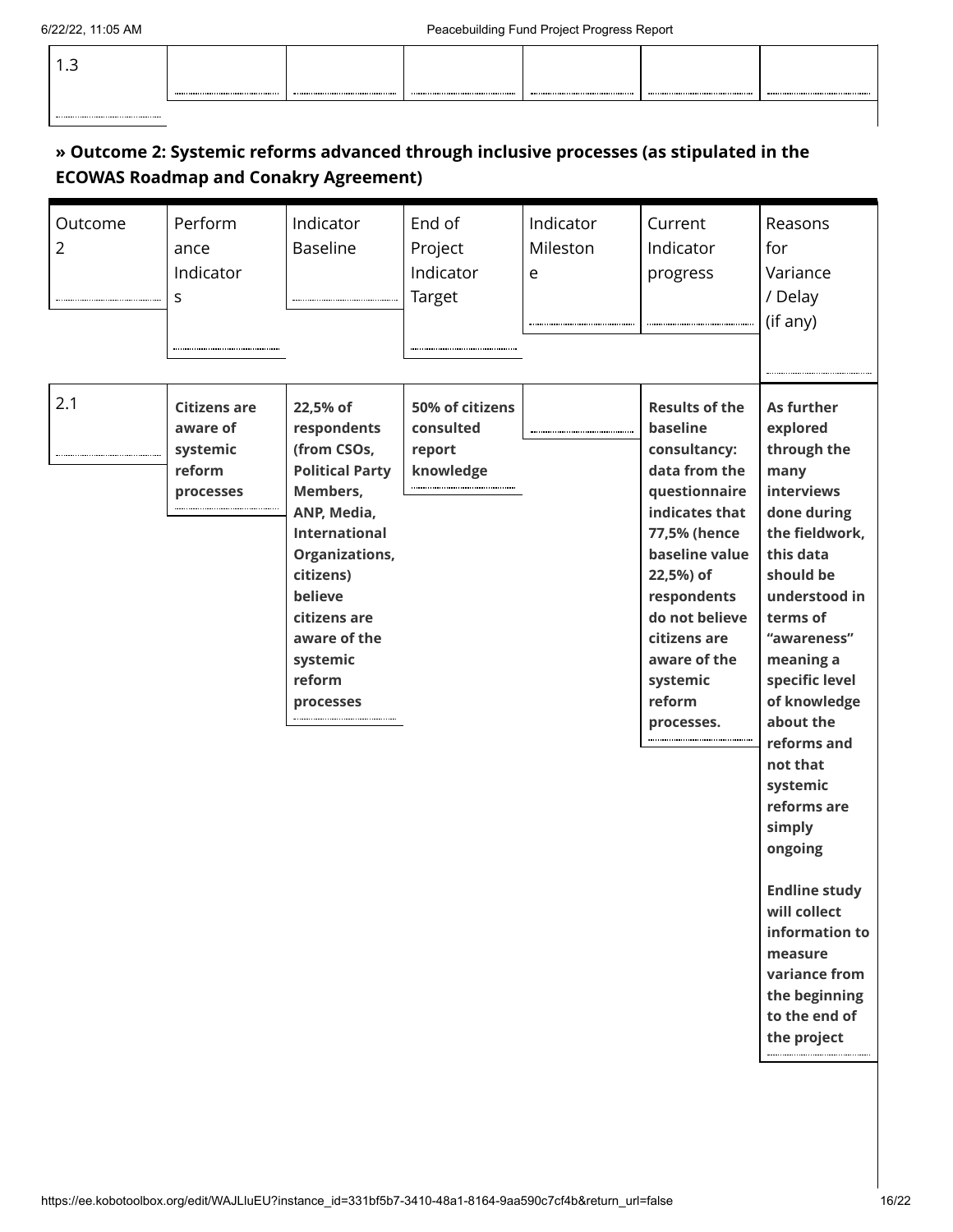r

6/22/22, 11:05 AM Peacebuilding Fund Project Progress Report

| 2.2 | <b>Stakeholder</b> | $\bf{0}$ | 65% of             | The majority        | The data also        |
|-----|--------------------|----------|--------------------|---------------------|----------------------|
|     |                    |          |                    | of the              |                      |
|     | groups level of    |          | <b>Stakeholder</b> |                     | suggests some        |
|     | satisfaction       |          | groups             | respondents         | dissatisfaction      |
|     | with (i) the       |          | surveyed           | asserted their      | with the             |
|     | consultation       |          | show               | awareness of        | consultation         |
|     | process AND        |          | satisfaction       | the                 | process,             |
|     | (ii) the           |          | with the           | consultation        | particularly in      |
|     | content of the     |          | process and        | process             | terms of ease        |
|     | laws               |          | the content of     | related to the      | of accessing         |
|     |                    |          | the laws           | constitutional      | the contents,        |
|     |                    |          |                    | reforms (83%).      | quality of           |
|     |                    |          |                    | <b>Knowledge of</b> | information          |
|     |                    |          |                    | this process        | and ease of          |
|     |                    |          |                    | was mainly          | understanding        |
|     |                    |          |                    | through the         | (table 03).          |
|     |                    |          |                    | radio (56%), in     | <b>Most</b>          |
|     |                    |          |                    | public              | respondents          |
|     |                    |          |                    | consultations       | consider that        |
|     |                    |          |                    | and                 | the proposals        |
|     |                    |          |                    | presentations       | presented in         |
|     |                    |          |                    | (41%) or            | the draft            |
|     |                    |          |                    | through CSOs        | revision have        |
|     |                    |          |                    | $(24%)$ .           | quality (56%).       |
|     |                    |          |                    |                     |                      |
|     |                    |          |                    |                     | <b>Endline study</b> |
|     |                    |          |                    |                     | will collect         |
|     |                    |          |                    |                     | information to       |
|     |                    |          |                    |                     | measure              |
|     |                    |          |                    |                     | variance from        |
|     |                    |          |                    |                     | the beginning        |
|     |                    |          |                    |                     | to the end of        |
|     |                    |          |                    |                     |                      |
|     |                    |          |                    |                     | the project          |
|     |                    |          |                    |                     |                      |
| 2.3 |                    |          |                    |                     |                      |
|     |                    |          |                    |                     |                      |
|     |                    |          |                    |                     |                      |

# **PART III: Cross-Cutting Issues**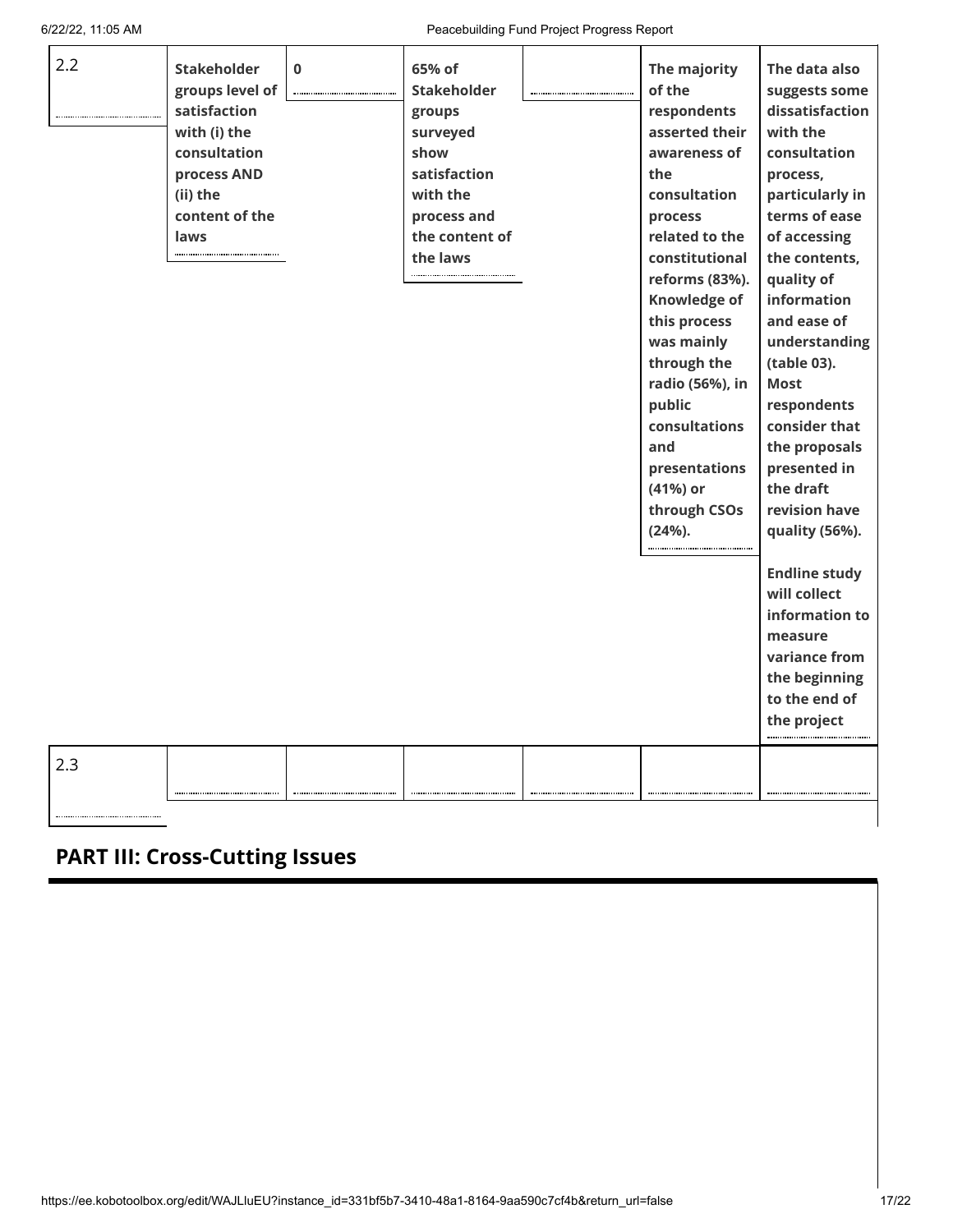Please indicate any significant project-related events anticipated in the next six months, i.e. national dialogues, youth congresses, film screenings, etc.

Please limit your response to 3000 characters including spaces.

**During the upcoming mission of the mediation expert, scheduled to mid-June 2022, dialogue and mediation trainings will be extended to the parliamentary group leaders and other members indicated by political parties. During this upcoming mission, the consultant is also expected to, in close coordination and collaboration with ECOWAS PAPS, deliver the same training to the Youth Political Parties Forum. This will be the opportunity to launch the Portuguese version of the ECOWAS manual on dialogue and mediation, which was translated by the project. In addition, the consultant is expected to complete the same training to Civil Society Organizations**

In a few sentences, explain whether the project has had a positive *human impact*. May include anecdotal stories about the project's positive effect on the people's lives. Include direct quotes where possible or weblinks to strategic communications pieces.

This is an optional question. You may leave it unanswered if not relevant(2000 character limit)

**To increase visibility of project activities, UNDP in Guinea-Bissau created a sustaining peace newsletter, which is released every two months and many articles cover what is done by this project with quotes and videos that reflect the human impact of this project:**

**Sustaining Peace bi-monthly newsletter:**

**September 2021: https://sway.office.com/jwHzBkNhwde0xlAj?ref=email November 2021: https://sway.office.com/Kx97oQm1ugYUQX1i?ref=email February 2022: https://sway.office.com/VRmDBnoLggExtqF2 April 2022: https://sway.office.com/w8iUnU1vCt8YUqR8?ref=Link&loc=play** 

**Videos:**

**Part 1 | Improving intercommunity relations in communities affected by conflicts in Guinea-Bissau: https://youtu.be/OVPo5JFt9tI** 

**Part 2 | Improving intercommunity relations in communities affected by conflicts in Guinea-Bissau:**

**https://youtu.be/lGaI3FAFdCI** 

**Members of Parliament and political parties members trained on mediation, dialogue and negotiation: https://youtu.be/75OyoZuPJNY** 

**INEP National Library and Nô Pintcha Journal sign an agreement for the digitization of the newspaper: https://youtu.be/-lh15b\_Qr7U** 

**Consultations for the revision of the constitution: https://www.facebook.com/PNUDGB/videos/968364693804105**

You can also upload upto 3 files in various formats (picture files, powerpoint, pdf, video, etc..) to illustrate the human impact of the project **OPTIONAL**

File 1

**OPTIONAL**

Click here to upload file. (< 5MB)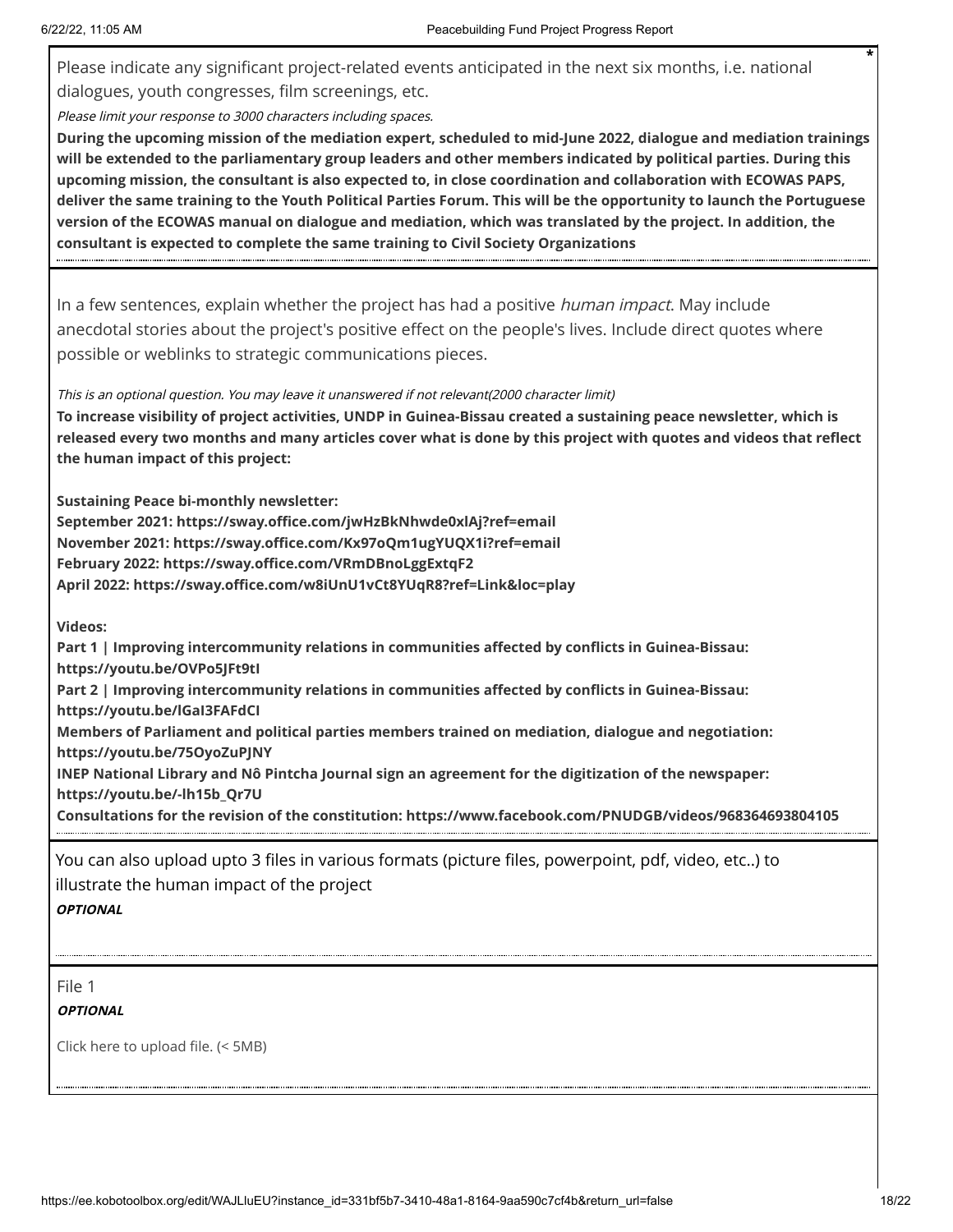### File 2

#### **OPTIONAL**

Click here to upload file. (< 5MB)

File 3

#### **OPTIONAL**

Click here to upload file. (< 5MB)

You can also add upto 3 links to online resources which illustrate the human impact of the project **OPTIONAL**

| Link 1          |  |
|-----------------|--|
| <b>OPTIONAL</b> |  |
|                 |  |
| Link 2          |  |
| <b>OPTIONAL</b> |  |
|                 |  |
| Link 3          |  |
| <b>OPTIONAL</b> |  |
|                 |  |

#### **» Monitoring**

Please list monitoring activities undertaken in the reporting period

Please limit your response to 1000 characters including spaces.

**• Regular meetings with CSO Consultation Space and participation at the Security, Justice and Peace Forum held in Canchungo**

- **• Regular meetings and attendance to Open Classes of the CMICS**
- **• Participation in the courses of the Leadership Academy**
- **• Field visits to national library under the grant provided to the association working at the public library.**
- **• Accompany the Cambridge pilot initiative to Sao Domingos and Nhacra, as well as follow-up initiatives**

Do outcome indicators have baselines?

If only some of the outcome indicators have baselines, select 'yes'

yes

no

**\***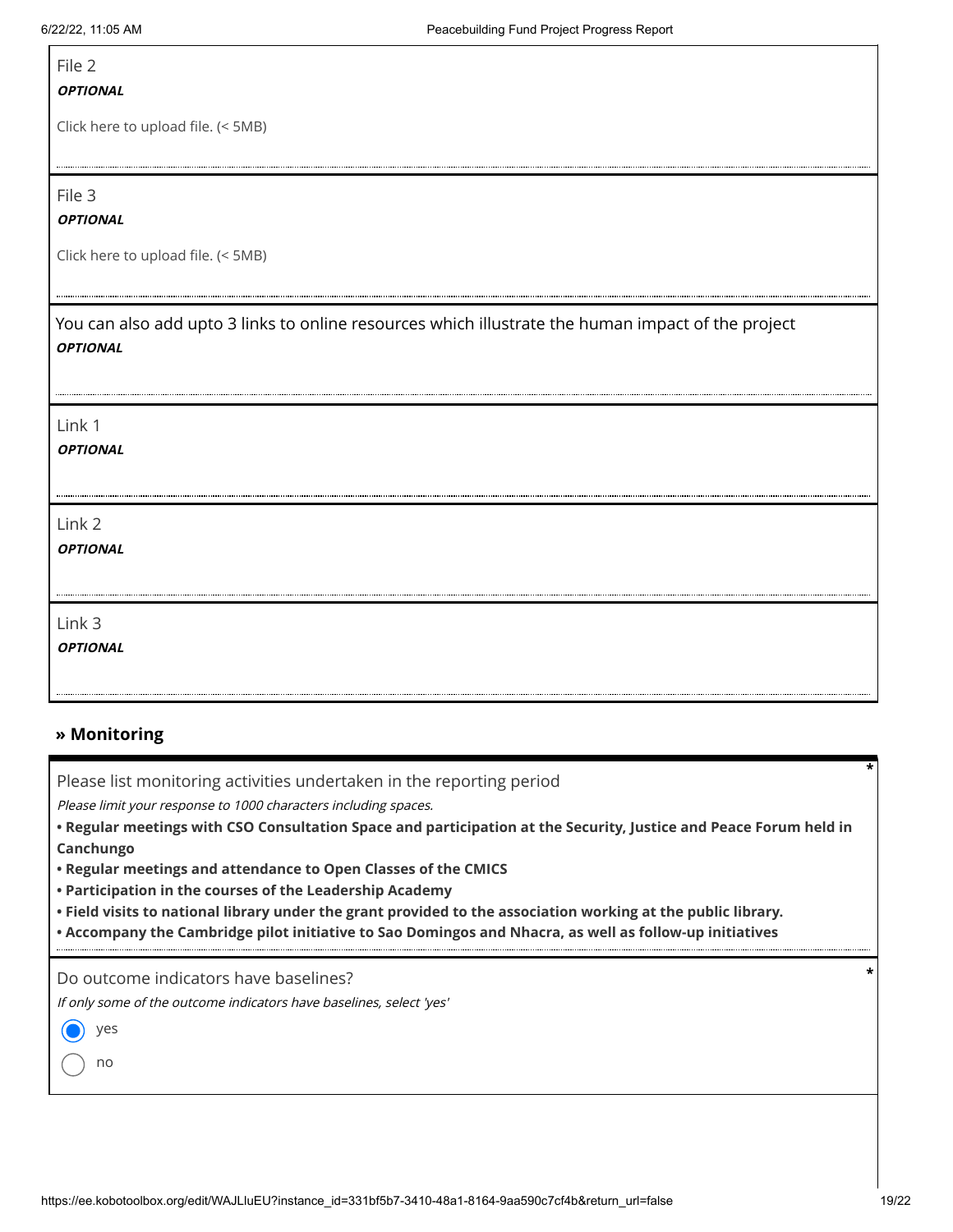Please provide a brief description

Please limit your response to 3000 characters including spaces.

**UNDP has collected baselines for the indicators that did not have it. The collection of baselines by a team of consultants also led to suggestions in terms of change of indicators and outputs as well as updates to the M&E Plan**

Has the project launched perception surveys or other community-based data collection? **\***

yes

no

Please provide a brief description

Please limit your response to 3000 characters including spaces.

**Under this reporting period, UNFPA signed an agreement with a national CSO, which has started a perception survey to CSOs and public at large on the systemic reforms, which hasn't been concluded**

#### **» Evaluation**

| Has an evaluation been conducted during the reporting period?<br>ves<br>no                                                                                                    |  |
|-------------------------------------------------------------------------------------------------------------------------------------------------------------------------------|--|
| Evaluation budget (in USD):<br>40000                                                                                                                                          |  |
| If project will end in next six months, describe the evaluation preparations<br>Please limit your response to 3000 characters including spaces.<br><b>TORs were developed</b> |  |

#### **» Catalytic Effect**

| Catalytic Effect (financial): Has the project led to additional funding from other sources? |  |
|---------------------------------------------------------------------------------------------|--|
| $\bigcap$                                                                                   |  |

yes

no

**\***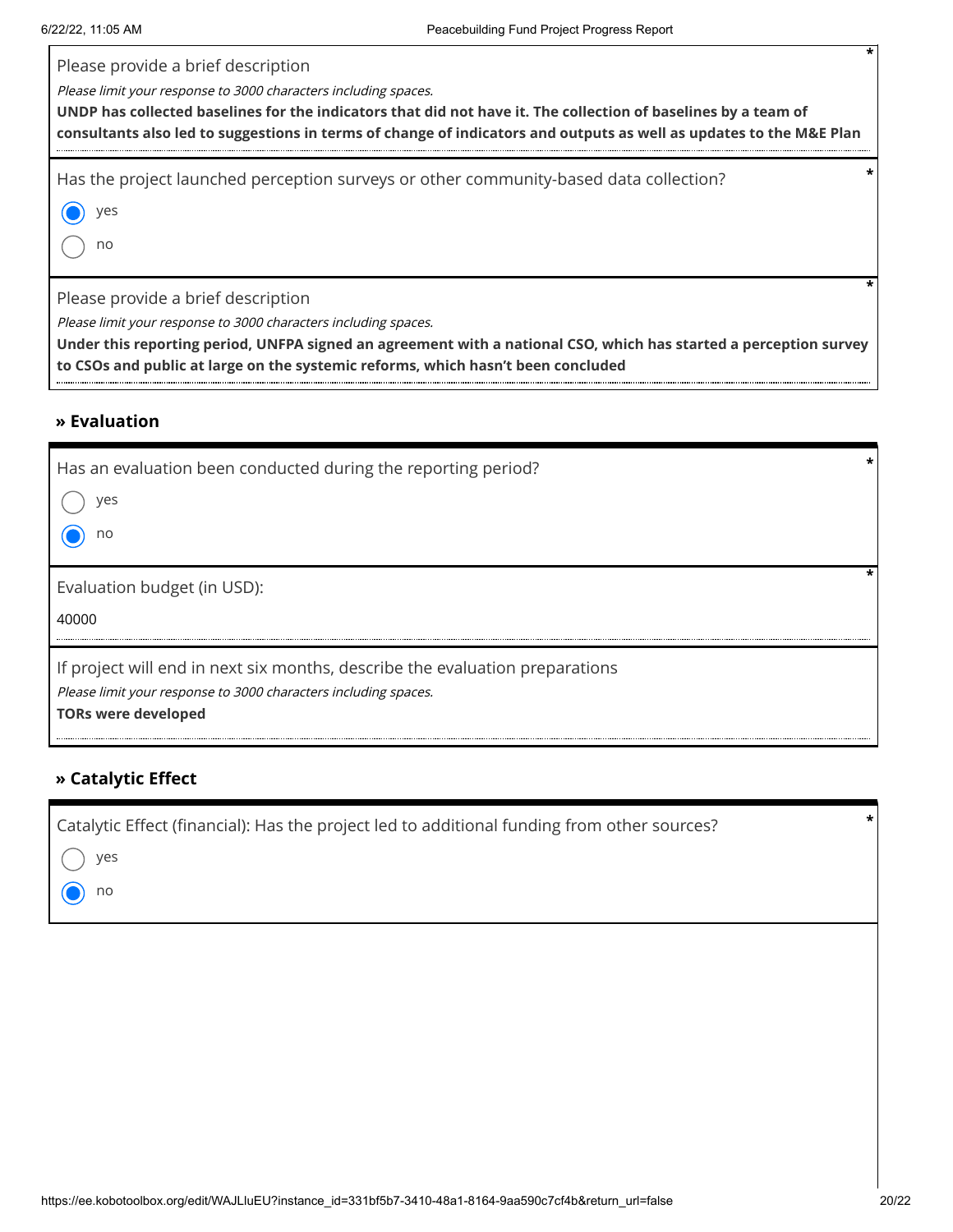

Please limit your response to 3000 characters including spaces.

**Coordination between the EU, UNDP and Interpeace was triggered by informal discussions among project managers and developed into a more formal coordination aimed at ensuring a coordinated approach and developing synergies in Project implementation.**

### **PART IV: COVID-19**

Please respond to these questions if the project underwent any monetary or non-monetary

adjustments due to the COVID-19 pandemic.

This section is optional. You can leave it blank if not relevant

Monetary adjustments:

Please indicate the total amount in USD of adjustments due to COVID-19:

Non-monetary adjustments: Please indicate any adjustments to the project which did not have any financial implications:

Please limit your response to 3000 characters including spaces.